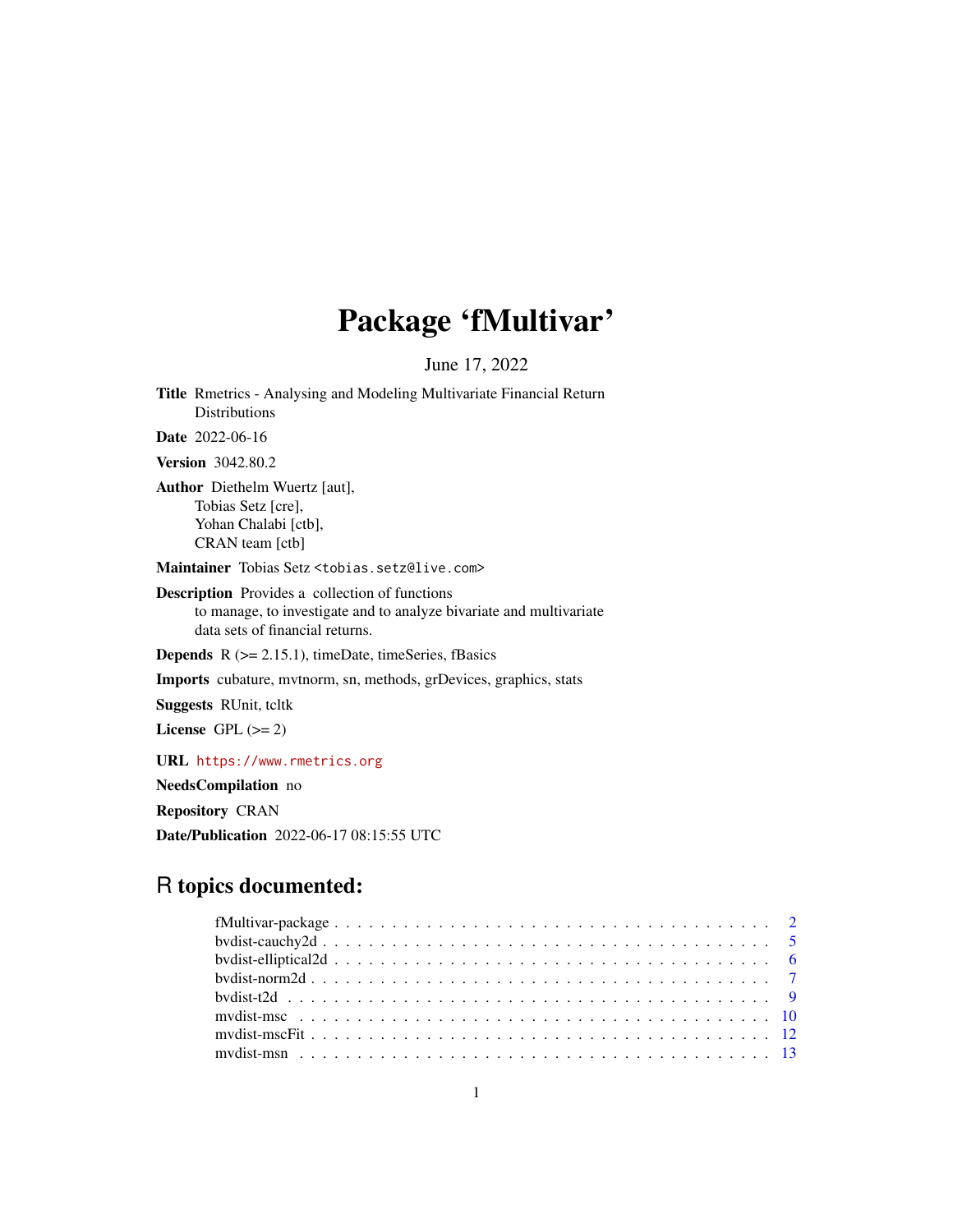# <span id="page-1-0"></span>2 fMultivar-package

|       | zzz-mythology proposedne processes and contract the contract of the 28 |    |
|-------|------------------------------------------------------------------------|----|
| Index |                                                                        | 31 |

fMultivar-package *Modelling Multivariate Return Distributions*

#### Description

The Rmetrics "fMultivar"" package is a collection of functions to manage, to investigate and to analyze bivariate and multivariate data sets of financial returns.

#### Details

| Package:   | fMultivar                          |
|------------|------------------------------------|
| Type:      | Package                            |
| Version:   | R 3.0.1                            |
| Date:      | 2014                               |
| License:   | GPL Version 2 or later             |
| Copyright: | (c) 1999-2014 Rmetrics Assiciation |
| URL:       | https://www.rmetrics.org           |

# 1 Introduction

The package fMultivar was written to explore and investigate bivariate and multivariate financial return series. The bivariate modeling allows us the comparison of financial returns from two investments or from one investment and its benchmark. When it comes to the investigation of multiple investment returns from funds or portfolios we are concerned with the multivariate case.

In the case of bivariate distribution functions we provide functions for the 2-dimensional Cauchy, Normal, and Student-t distributions. A generalisation (for the density only) is made for the family of 2-dimensional elliptical distributions. In this case we provide density functions for the Normal, Cauchy, Student-t, Logistic, Laplace, Kotz, e-Power distributions.

In the case of multivariate distribution functions from the skew-normal (SN) family and some related ones we recommend to use the density funtions, probability functions and random number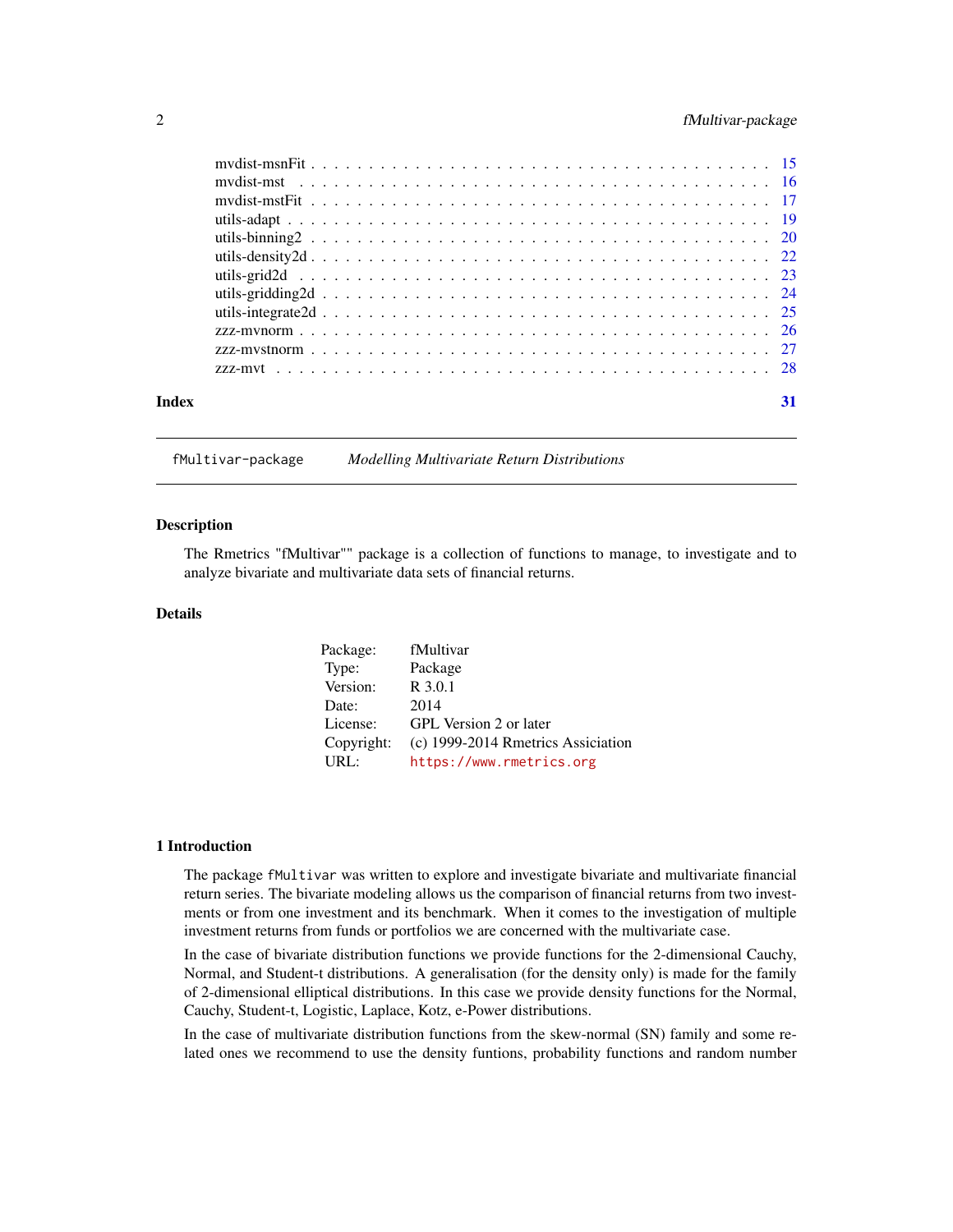# fMultivar-package 3

generators provided by Azzalini's contributed package sn. The family of his SN-distributions cover the skew Cauchy, the skew Normal, and the skew Student-t distributions. For parameter fitting we have added three simple wrapper functions for an easy to use approach to estimate the distributional parameters for financial return series.

In the case of multivariate distribution functions from the generalized hyperbolic (GHYP) family and some related ones we recommend to use the density funtions, probability functions and random number generators provided by David Luethi and Wolfgang Breymann's contributed package ghyp. The family of their GHYP-distributions cover beside the General Hyperbolic distribution (GHYP) also the special cases for the Hyperbolic distribution (HYP), for the Normal Inverse Gaussian distribution (NIG), for the Variance Gamma distribution (VG), and for the skewed Student-t distribution (GHST).

# 2 Bivariate Distributions

This section contains functions to model bivariate density, probability, quantile functions, and to generate random numbers for three standard distributions.

| [dpr]cauchy2d | Bivariate Cauchy Distribution |  |                                 |
|---------------|-------------------------------|--|---------------------------------|
| [dpr]norm2d   | Bivariate Normal Disribution  |  |                                 |
| [dpr]t2d      |                               |  | Bivariate Student-t Disribution |

The density function

| delliptical2d |  | Bivariate Elliptical Densities |  |
|---------------|--|--------------------------------|--|
|---------------|--|--------------------------------|--|

computes for several bivariate elliptical distributions their densities. Included distributions are the following types: "norm", "cauchy", "t", "logistic", "laplace", "kotz", and "epower".

#### 3 Multivariate Symmetric Distributions

| [dpr] | Multivariate Cauchy Distribution           |
|-------|--------------------------------------------|
| [dpr] | Multivariate Normal Distribution           |
| [dpr] | Multivariate Student-t Distribution        |
| [dpr] | Multivariate Truncated Normal Distribution |

#### 3 Multivariate Skew Distributions

We use the functions from the contributed package "sn" package to model multivariate density and probability functions, and to generate random numbers for the skew Cauchy, Normal and Student-t distributions. Note the symmetric case is also included in these functions. The functions are:

| [dpr]msc | Multivariate Skew Cauchy Distribution |  |                                          |
|----------|---------------------------------------|--|------------------------------------------|
| [dpr]msn | Multivariate Skew Normal Distribution |  |                                          |
| [dpr]mst |                                       |  | Multivariate Skew Student-t Distribution |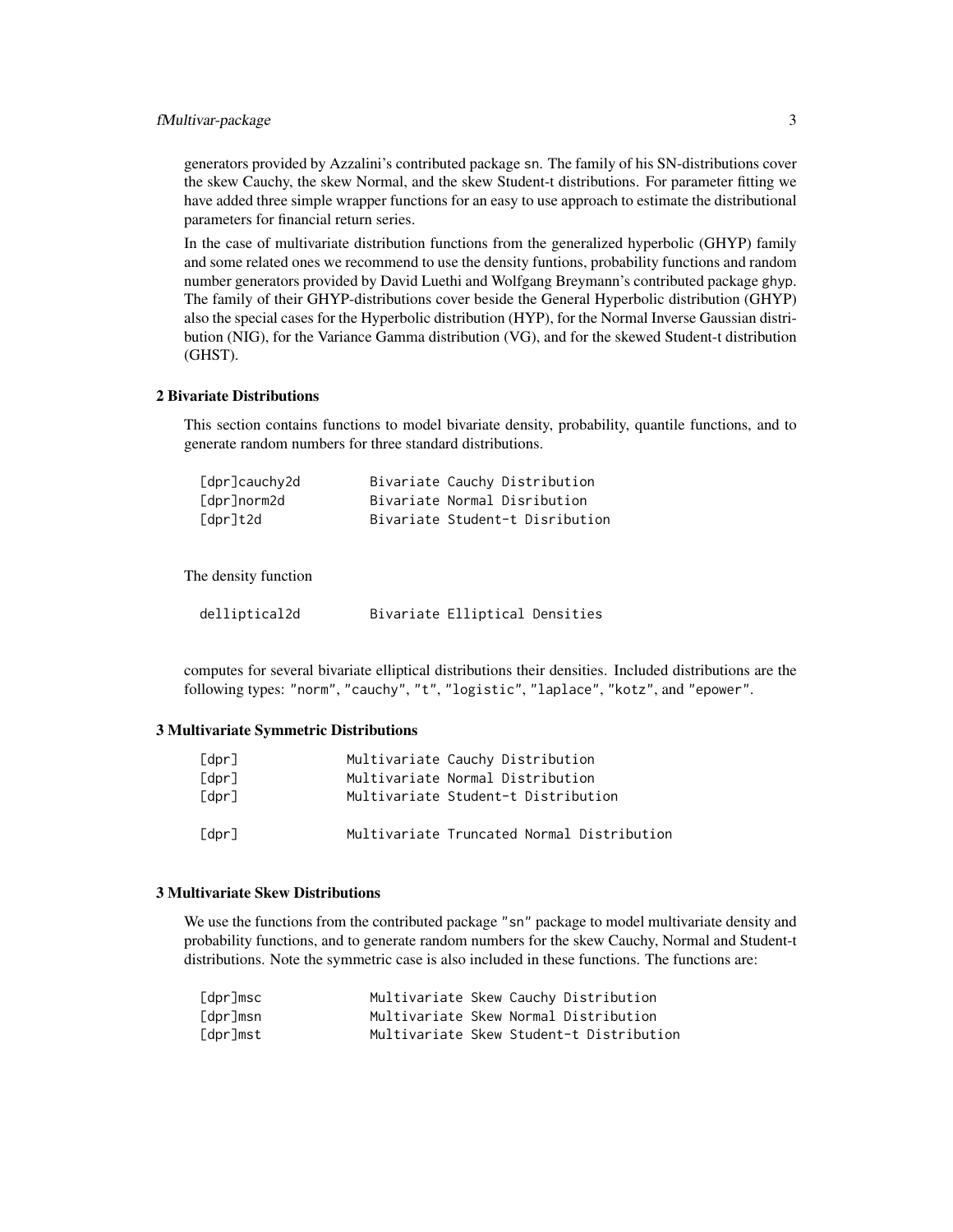Note the functions are not part of the fMultivar package they depend on the "sn" package and are loaded when fMultivar is loaded.

NOTE: In the new version of the fMultivar package the following two distribution functions \*mvsnorm (multivariate Normal distribution) and \*mvst (multivariate Student-t Distribution) will become obsolete together with the mvFit parameter estimation function. The functionality is fully covered by the "sn" package. (They will be most likely deprecated in the future.)

For parameter estimation please use the simple wrapper functions:

| mscFit | Multivariate Skew Cauchy Fit |                                 |
|--------|------------------------------|---------------------------------|
| msnFit | Multivariate Skew Normal Fit |                                 |
| mstFit |                              | Multivariate Skew Student-t Fit |

Thes parameter estimation functions will be in the same style as all the other fitting functions in other Rmetrics packages.

#### 4 Multivariate GHYP Distributions

We refer to the package "ghyp" authored by David Luethi and Wolfgang Breymann,

#### 5 Utility Functions

We have also added some very useful utility functions for the bivariate case, these include 2-D grid generation, squared and hexagonal binned histograms, 2-D kernel density estimates, bivariate histogram plots:

| grid2d    | Bivariate Square Grid of Coordinates    |
|-----------|-----------------------------------------|
| binning2d | Bivariate Square/Hexagonal Binning Plot |
| density2d | Bivariate Kernel Density Plot           |
| hist2d    | Bivariate Histogram Plot                |
| gridData  | Bivariate gridded data set              |

For integration we have added two quadratur routines a simple one for the bivariate case and an adaptive one for the multivariate case:

| integrate2d | Bivariate Integration           |  |
|-------------|---------------------------------|--|
| adapt       | Multivariate adaptive Quadratur |  |

The function adapt is a wrapper to the function adaptIntegrate from the new contributed package cubature authored by Stephan G. Johnson.

#### About Rmetrics:

The fMultivar Rmetrics package is written for educational support in teaching "Computational Finance and Financial Engineering" and licensed under the GPL.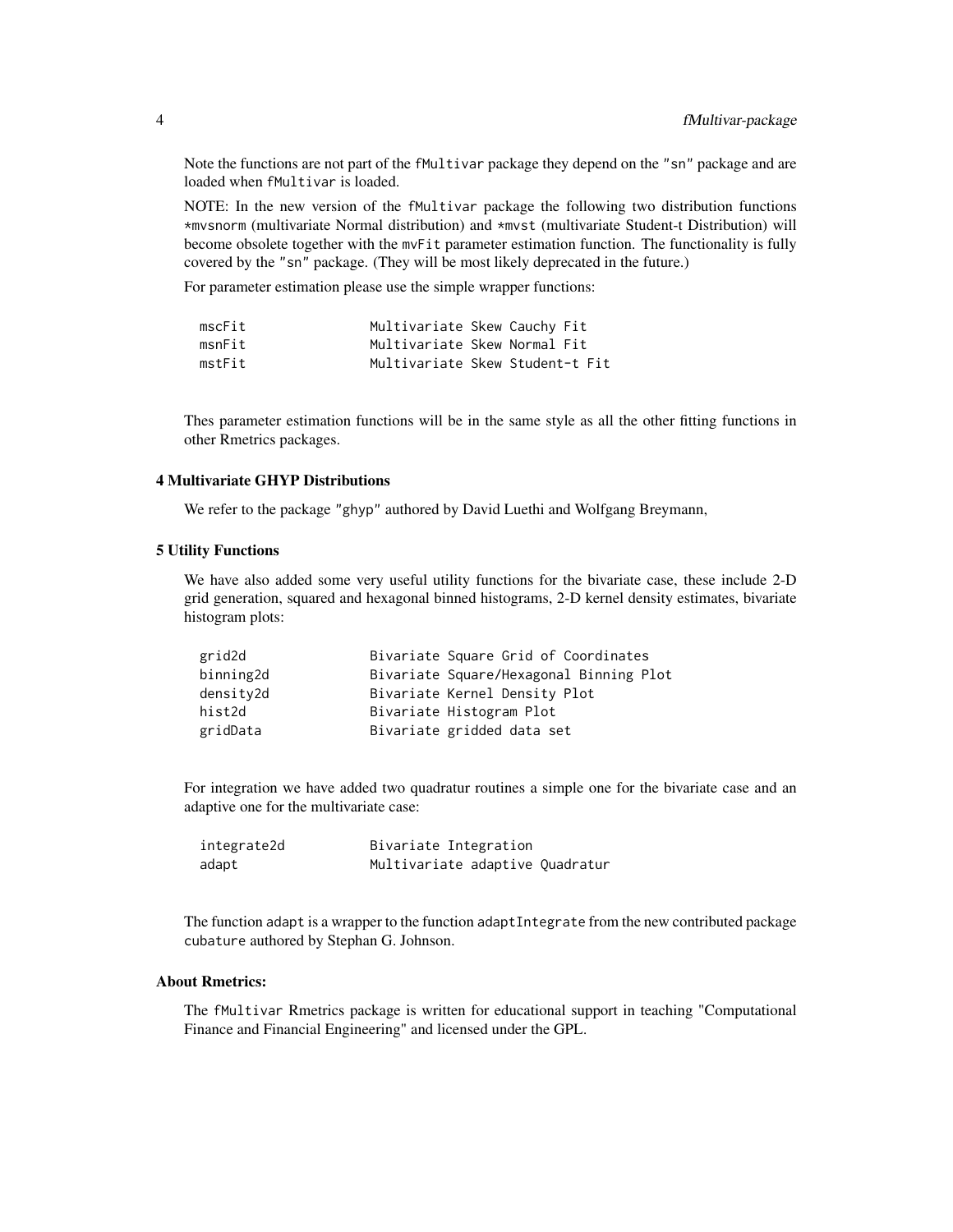<span id="page-4-0"></span>bvdist-cauchy2d *Bivariate Cauchy Distribution*

# Description

Density, distribution function, and random generation for the bivariate Cauchy distribution.

# Usage

```
dcauchy2d(x, y, rho = 0)
pcauchy2d(x, y, rho = 0)
rcauchy2d(n,rho = 0)
```
# Arguments

| x, y | two numeric vectors defining the x and y coordinates.                                             |
|------|---------------------------------------------------------------------------------------------------|
|      | the number of random deviates to be generated, an integer value.                                  |
| rho  | the correlation parameter, a numeric value ranging between minus one and one,<br>by default zero. |

#### Value

pcauchy2d returns a two column matrix of probabilities for the bivariate Cauchy distribution function.

dcauchy2d returns a two column matrix of densities for the bivariate Cauchy distribution function.

#### rcauchy2d

returns a two column matrix of random deviates generated from the bivariate Cauchy distribution function.

# Author(s)

Adelchi Azzalini for the underlying pnorm2d function, Diethelm Wuertz for the Rmetrics R-port.

# References

Azzalini A., (2004); *The sn Package*; R Reference Guide available from www.r-project.org. Venables W.N., Ripley B.D., (2002); *Modern Applied Statistics with S*, Fourth Edition, Springer.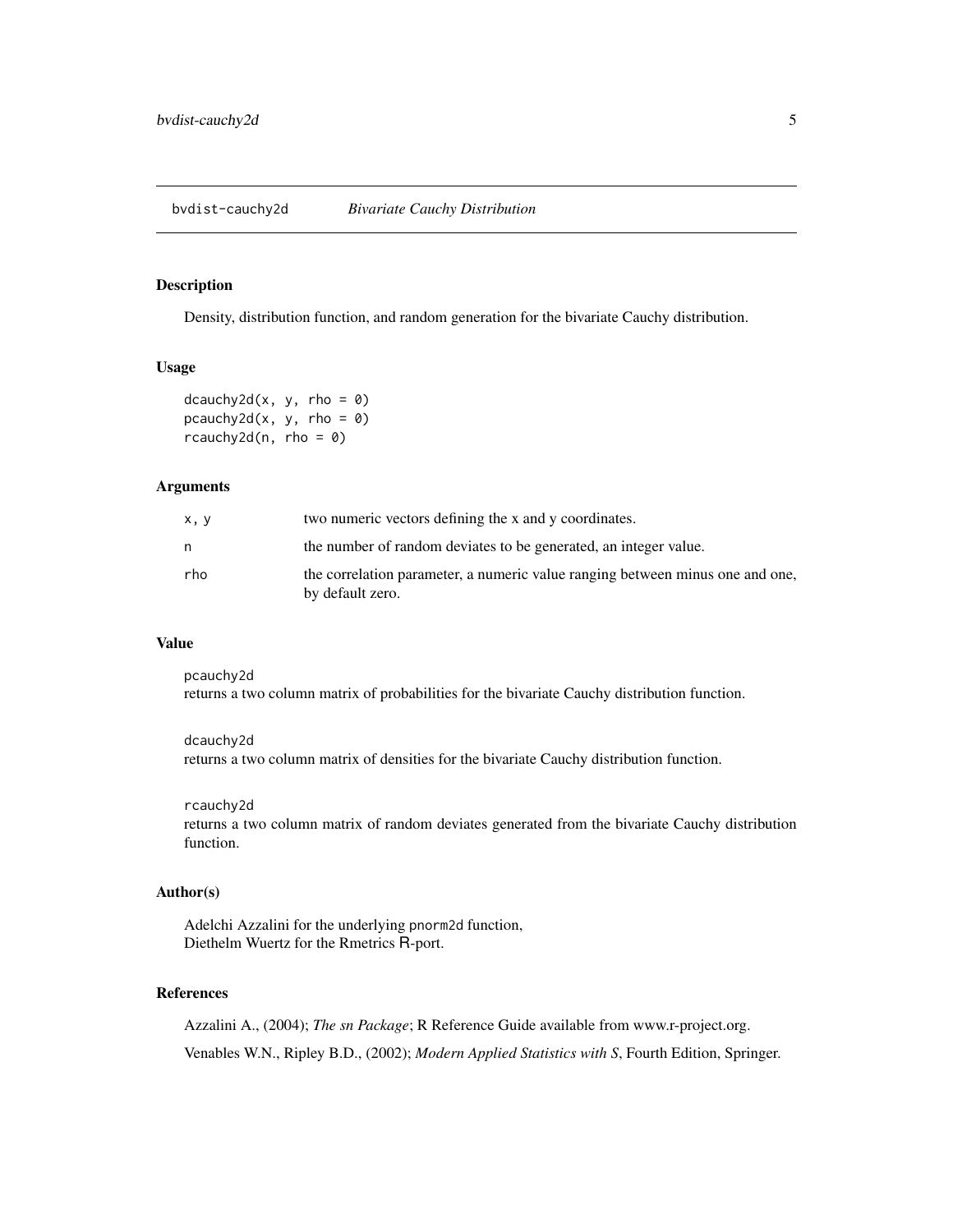# Examples

```
## Bivariate Cauchy Density:
   x < -(-40:40)/10X \leftarrow \text{grid2d}(x)z <- dcauchy2d(X$x, X$y, rho = 0.5)
   Z \leq -\text{list}(x = x, y = x, z = \text{matrix}(z, \text{ncol} = \text{length}(x)))## Perspective Density Plot:
   persp(Z, theta = -40, phi = 30, col = "steelblue")
## Image Density Plot with Contours:
   image(Z, main="Bivariate Cauchy")
   contour(Z, add=TRUE)
```
bvdist-elliptical2d *Bivariate Elliptical Densities*

# Description

Density function for bivariate elliptical distributions.

# Usage

```
delliptical2d(x, y, rho = 0, param = NULL, type = c("norm", "cauchy", "t","logistic", "laplace", "kotz", "epower"), output = c("vector", "list"))
```
# Arguments

| x, y   | two numeric vectors defining the x and y coordinates.                                                                                                                                                                                                                                                                                                                                      |
|--------|--------------------------------------------------------------------------------------------------------------------------------------------------------------------------------------------------------------------------------------------------------------------------------------------------------------------------------------------------------------------------------------------|
| output | output - a character string specifying how the output should be formatted. By<br>default a vector of the same length as u and v. If specified as "list" then u<br>and v are expected to span a two-dimensional grid as outputted by the function<br>grid2d and the function returns a list with elements \$x, y, and z which can be<br>directly used for example by 2D plotting functions. |
| param  | additional parameters to specify the bivariate density function. Only effective<br>for the Kotz and Exponential Power distribution. For the Kotz distribution we<br>can specify a numeric value, by default defined as param=c(r=sqrt(2)), and<br>for the Exponential Power distribution a numeric vector, by default defined as<br>$param=c(r=sqrt(2))$ , $s=1/2$ .                       |
| rho    | the correlation parameter, a numeric value ranging between minus one and one,<br>by default zero.                                                                                                                                                                                                                                                                                          |
| type   | the type of the elliptical copula. A character string selected from: "norm",<br>"cauchy", "t", "laplace", "kotz", or "epower".                                                                                                                                                                                                                                                             |

<span id="page-5-0"></span>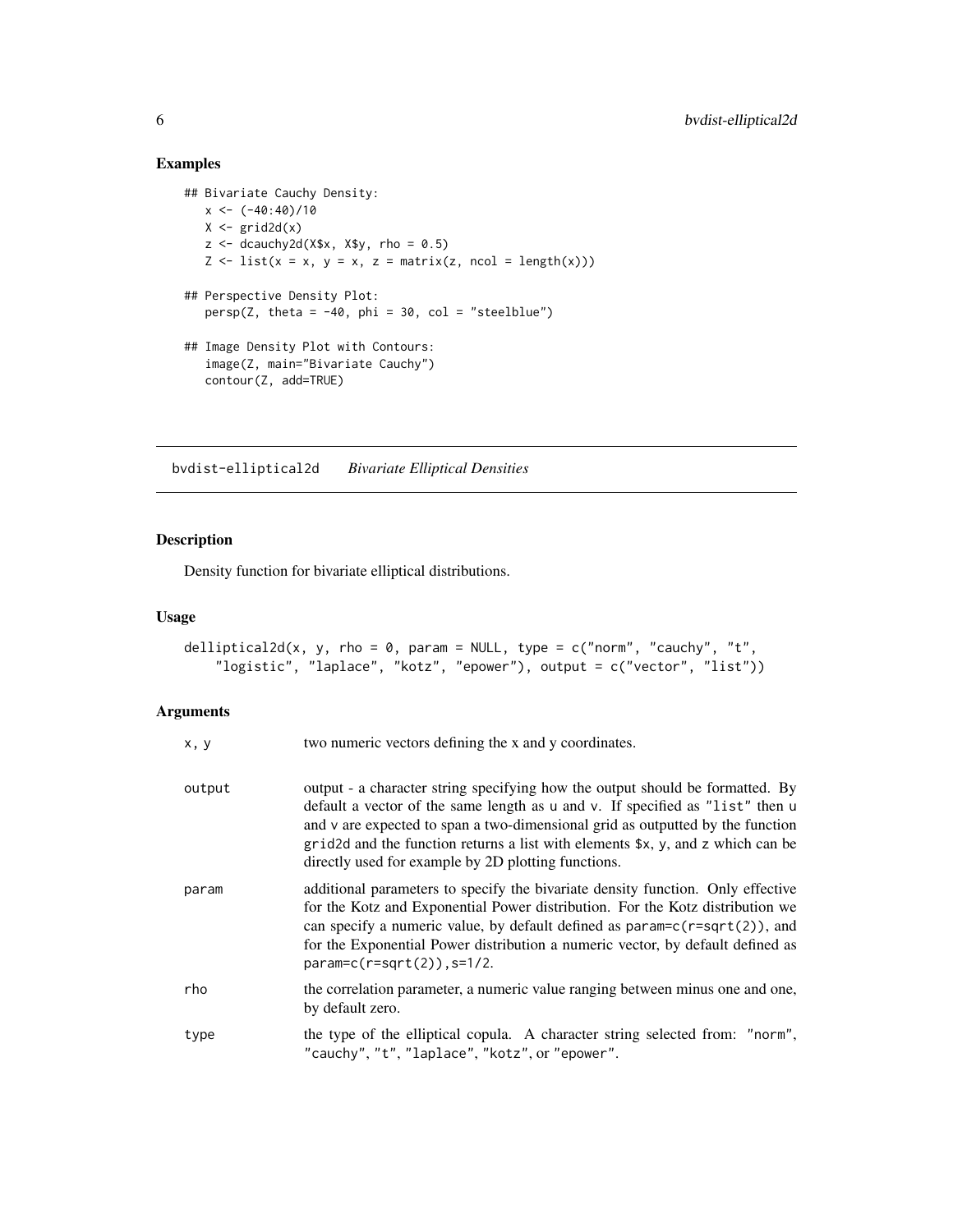# <span id="page-6-0"></span>bvdist-norm2d 7

# Value

delliptical2d

returns a two column matrix of densities for the selected bivariate elliptical distribution function.

# Author(s)

Diethelm Wuertz for the Rmetrics R-port.

### References

Azzalini A., (2004); *The sn Package*; R Reference Guide available from www.r-project.org. Venables W.N., Ripley B.D., (2002); *Modern Applied Statistics with S*, Fourth Edition, Springer.

#### Examples

```
## delliptical2d -
   # Kotz' Elliptical Density:
   x \leftarrow (-40:40)/10X \leftarrow \text{grid2d}(x)z \le delliptical2d(X$x, X$y, rho = 0.5, type = "kotz")
   Z \leftarrow \text{list}(x = x, y = x, z = \text{matrix}(z, \text{ncol} = \text{length}(x)))## Perspective Plot:
   persp(Z, theta = -40, phi = 30, col = "steelblue")
## Image Plot with Contours:
   image(Z, main = "Bivariate Kotz")
   contour(Z, add=TRUE)
## Internal Density Slider:
   ## Not run:
   .delliptical2dSlider()
## End(Not run)
```
bvdist-norm2d *Bivariate Normal Distribution*

# Description

Density, distribution function, and random generation for the bivariate normal distribution.

#### Usage

dnorm2d(x, y, rho = 0) pnorm2d(x, y, rho =  $0$ ) rnorm2d(n, rho =  $0$ )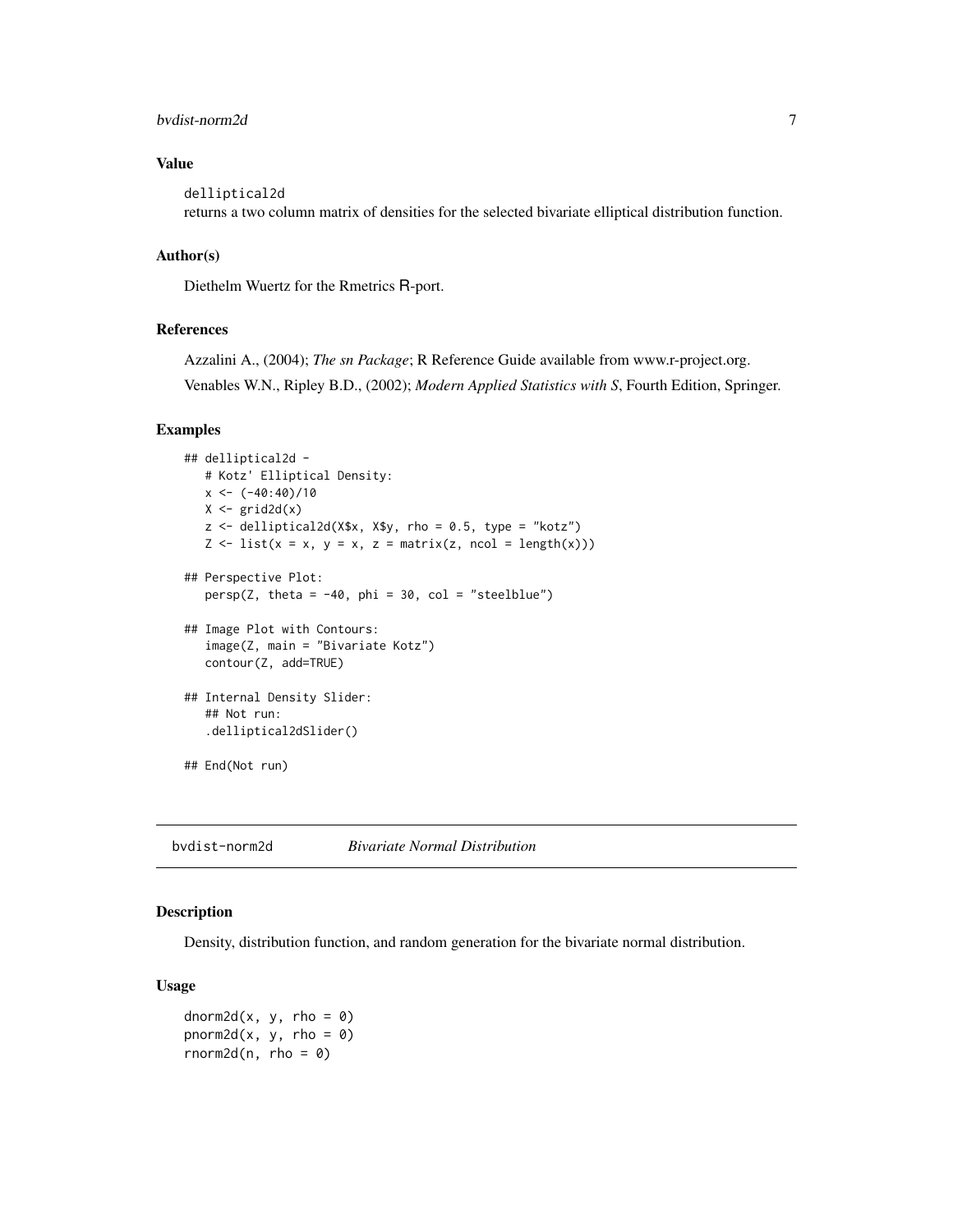#### Arguments

| x, y | two numeric vectors defining the x and y coordinates.                                             |
|------|---------------------------------------------------------------------------------------------------|
| n    | the number of random deviates to be generated, an integer value.                                  |
| rho  | the correlation parameter, a numeric value ranging between minus one and one,<br>by default zero. |

# Value

pnorm2d returns a two column matrix of probabilities for the bivariate normal distribution function.

#### dnorm2d

returns a two column matrix of densities for the bivariate normal distribution function.

#### rnorm2d

returns a two column matrix of random deviates generated from the bivariate normal distribution function.

# Author(s)

Adelchi Azzalini for the underlying pnorm2d function, Diethelm Wuertz for the Rmetrics R-port.

#### References

Azzalini A., (2004); *The sn Package*; R Reference Guide available from www.r-project.org. Venables W.N., Ripley B.D., (2002); *Modern Applied Statistics with S*, Fourth Edition, Springer.

```
## dnorm2d -
   # Bivariate Normal Density:
   x < - (-40:40)/10
  X \leftarrow \text{grid2d}(x)z \le dnorm2d(X$x, X$y, rho = 0.5)
   ZD \le list(x = x, y = x, z = matrix(z, ncol = length(x)))
   # Perspective Density Plot:
   persp(ZD, theta = -40, phi = 30, col = "steelblue")
   # Contour Density Plot:
   contour(ZD, main="Bivariate Normal Density")
## pnorm2d -
   # Bivariate Normal Probability:
   z \le pnorm2d(X$x, X$y, rho = 0.5)
   ZP \leftarrow list(x = x, y = x, z = matrix(z, ncol = length(x)))# Perspective Plot:
   persp(ZP, theta = -40, phi = 30, col = "steelblue")# Contour Plot:
   contour(ZP)
```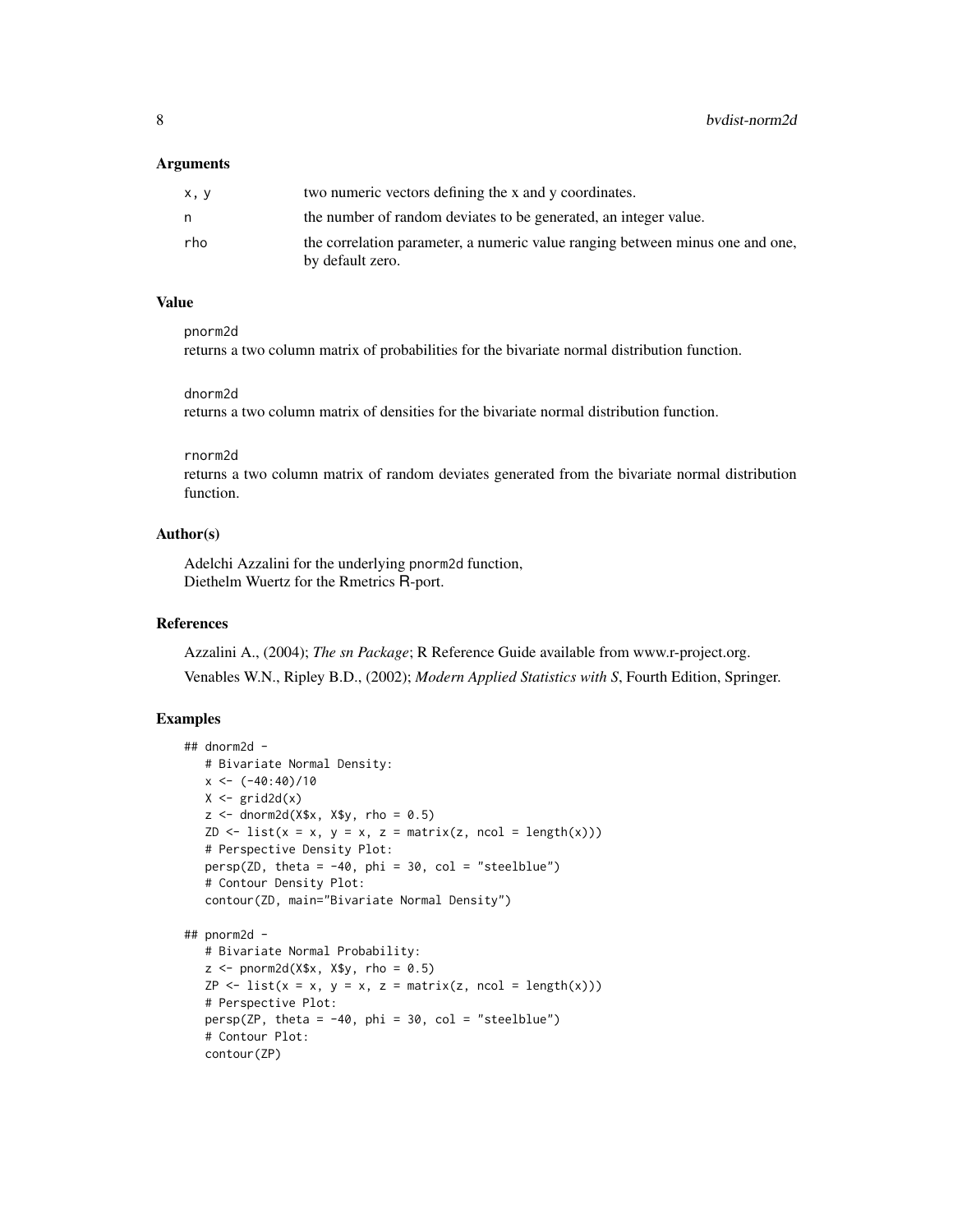#### <span id="page-8-0"></span>bvdist-t2d 9

```
## rnorm2d -
  # Bivariate Normal Random Deviates
  r <- rnorm2d(5000, rho=0.5)
  # Scatter Plot:
  plot(r, col="steelblue", pch=19, cex=0.5)
  contour(ZD, add=TRUE, lwd=2, col="red")
  # Hexagonal Binning:
  plot(hexBinning(r))
  contour(ZD, add=TRUE, lwd=2, col="black")
```
bvdist-t2d *Bivariate Student-t Distribution*

# Description

Density, distribution function, and random generation for the bivariate Student-t distribution.

#### Usage

 $dt2d(x, y, rho = 0, nu = 4)$ pt2d(x, y, rho =  $0$ , nu = 4) rt2d(n, rho =  $0$ , nu = 4)

#### Arguments

| n    | the number of random deviates to be generated, an integer value.                                        |
|------|---------------------------------------------------------------------------------------------------------|
| nu   | the number of degrees of freedom, a numeric value ranging between two and<br>infinity, by default four. |
| rho  | the correlation parameter, a numeric value ranging between minus one and one,<br>by default zero.       |
| x, y | two numeric vectors defining the x and y coordinates.                                                   |

#### Value

pt2d

returns a two column matrix of probabilities for the bivariate Student-t distribution function.

#### dt2d

returns a two column matrix of densities for the bivariate Student-t distribution function.

#### rt2d

returns a two column matrix of random deviates generated from the bivariate Student-t distribution function.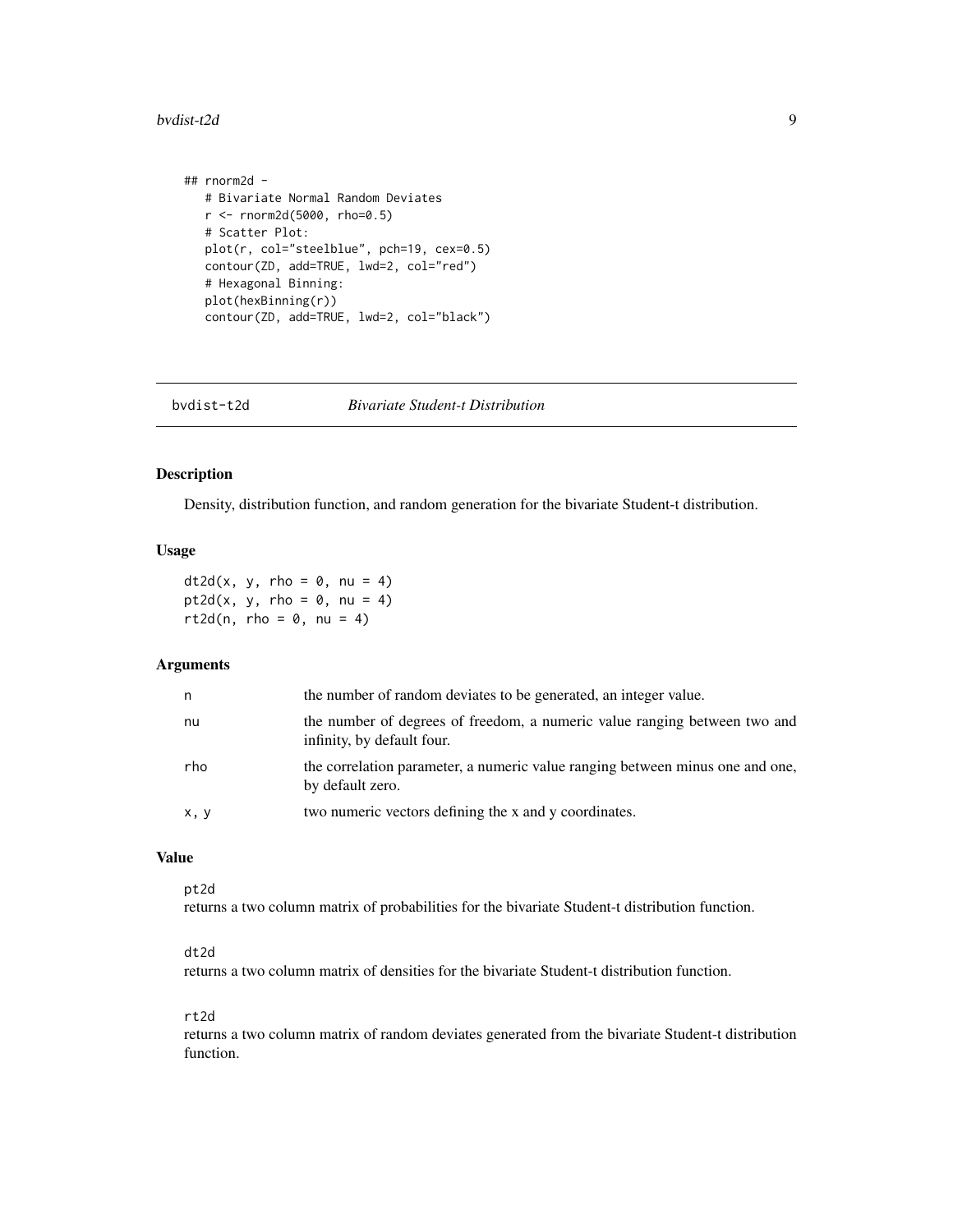#### <span id="page-9-0"></span>Author(s)

Adelchi Azzalini for the underlying pnorm2d function, Diethelm Wuertz for the Rmetrics R-port.

# References

Azzalini A., (2004); *The sn Package*; R Reference Guide available from www.r-project.org. Venables W.N., Ripley B.D., (2002); *Modern Applied Statistics with S*, Fourth Edition, Springer.

#### Examples

```
## dt2d -
   # Bivariate Student-t Density:
   x \leftarrow (-40:40)/10X \leftarrow \text{grid2d}(x)z \le - dt2d(X$x, X$y, rho = 0.5, nu = 6)
   Z \leq 1ist(x = x, y = x, z = matrix(z, ncol = length(x)))
   # Perspective Plot:
   persp(Z, theta = -40, phi = 30, col = "steelblue")
   # Contour Plot:
   contour(Z)
## pt2d -
   # Bivariate Student-t Probability:
   x \leftarrow (-40:40)/10X \leftarrow \text{grid2d}(x)z \le -pt2d(X$x, X$y, rho = 0.5, nu = 6)Z \leftarrow \text{list}(x = x, y = x, z = \text{matrix}(z, \text{ncol} = \text{length}(x)))# Image Plot with Contours:
   image(Z)
   contour(Z, add=TRUE)
```
mvdist-msc *Multivariate Skew Cauchy Distribution*

#### Description

Density, distribution function, and random number generation for the multivariate Cauchy distribution.

# Details

The functions to compute densities dmsc, probabilities pmsc, and to generate random numbers rmsc for the multivariate skew Cauchy distribution are available in the contributed R package sn (note, they are no longer builtin in fMultivar). The reason is that the performance for these functions in package sn has superseeded those used before in the package fMultivar.

The usage of the sn functions is: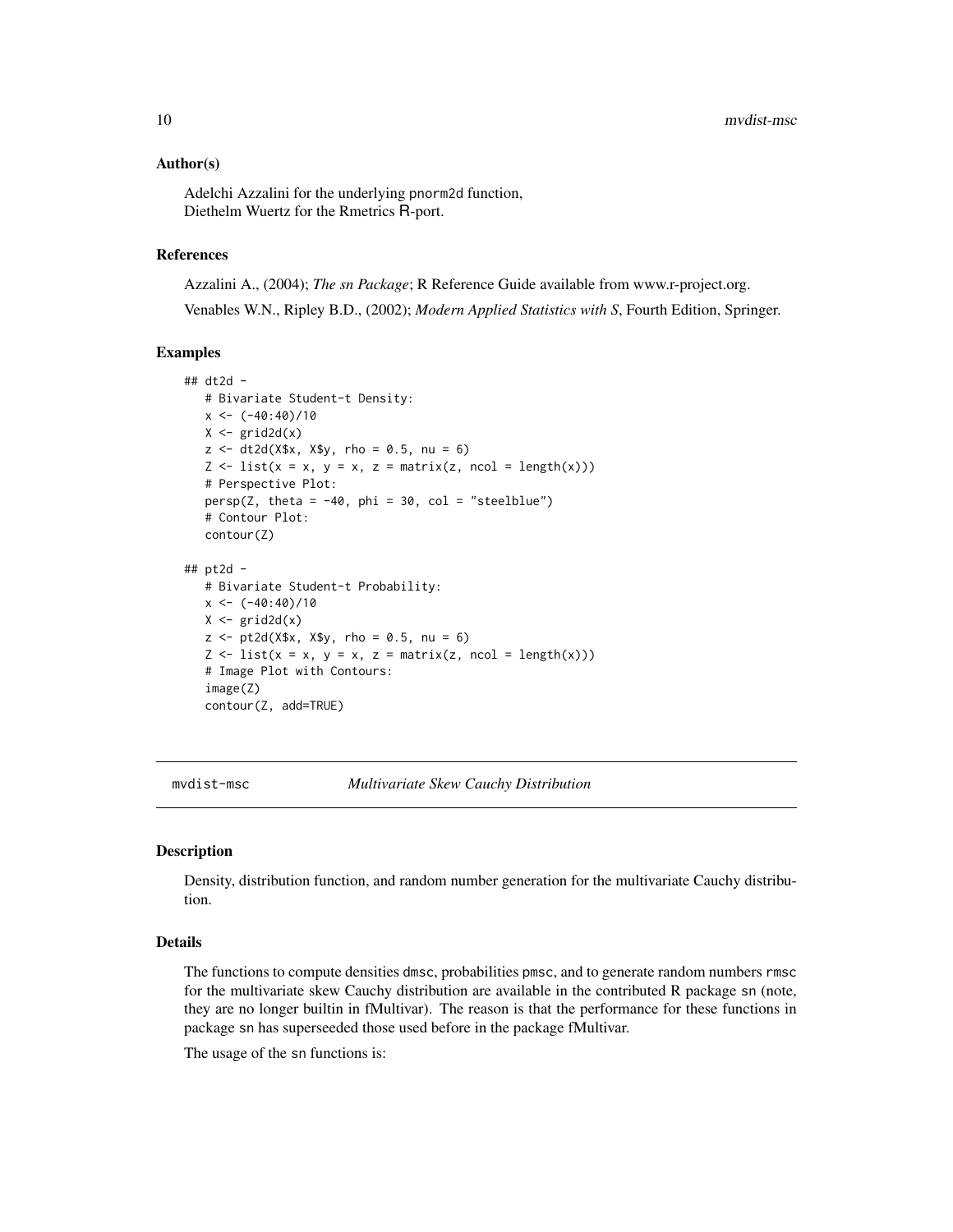#### mvdist-msc 11

```
dmsc(x, xi, Omega, alpha, dp = NULL, log = FALSE)pmsc(x, xi, Omega, alpha, dp = NULL, ...)rmsc(n, xi, Omega, alpha, dp = NULL)
```
NOTE: The multivariate skew-normal distribution is discussed by Azzalini and Dalla Valle (1996). The (Omega,alpha) parametrization adopted here is the one of Azzalini and Capitanio (1999). Chapter 5 of Azzalini and Capitanio (2014) provides an extensive account, including subsequent developments. Be aware that the location vector xi does not represent the mean vector of the distribution. Similarly,Omega is not the covariance matrix of the distribution, although it is a covariance matrix.

For further details we refer to the help page in the package sn.

#### References

Azzalini, A. and Dalla Valle, A. (1996), The multivariate skew-normal distribution, Biometrika 83, 715-726.

Azzalini, A. and Capitanio, A. (1999), Statistical applications of the multivariate skew normal distribution, Journal Roy.Statist.Soc. B 61, 579-602, Full-length version available at http://arXiv.org/abs/0911.2093

Azzalini, A. with the collaboration of Capitanio, A. (2014), The Skew-Normal and Related Families, Cambridge University Press, IMS Monographs Series.

```
## Not run:
## grid2d -
   # Make 2-D Grid Coordinates:
   N < -101x \le -y \le -\text{seq}(-3, 3, 1=N)X <- cbind(u=grid2d(x)$x, v=grid2d(x)$y)
## Set Parameters:
   xi \leftarrow c(0, 0)Omega <- diag(2); Omega[2,1] <- Omega[1,2] <- 0.5
   alpha <- c(2, -6)
## dmsc -
   # Compute skew Cauchy Density:
   z <- sn::dmsc(X, xi, Omega, alpha)
   Z \leftarrow \text{list}(x=x, y=x, z=\text{matrix}(z, \text{ncol} = \text{length}(x)))# Plot:
   image(Z, main ="Skew Cauchy Density")
   contour(Z, add=TRUE)
   grid(col="red")
## pmsc -
   # Compute skew Cauchy Probability:
   z <- NULL
   for (i in 1:nrow(X)) z \leq c(z, sn::pmsc(X[i, ], xi, Omega, alpha)[[1]])Z \leftarrow \text{list}(x=x, y=x, z=\text{matrix}(z, \text{ncol} = \text{length}(x)))# Plot:
   image(Z, main ="Skew Cauchy Probability")
```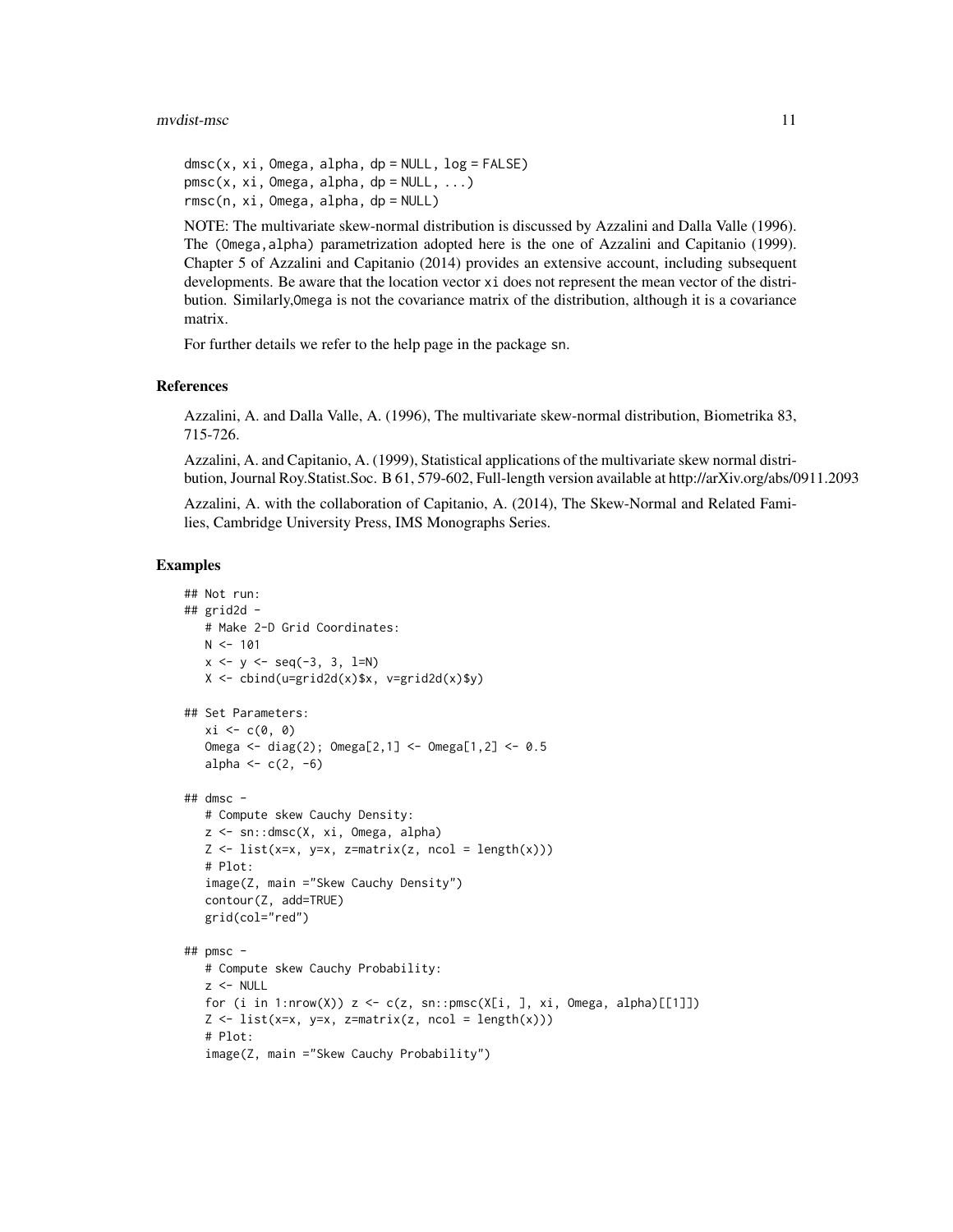```
contour(Z, add=TRUE)
  grid(col="red")
## rmsc -
  # Skew Cauchy Random Deviates:
  set.seed(4711)
  r <- sn::rmsc(10000, xi, Omega, alpha)
  plot(hexBinning(r[, 1], r[, 2]))
  # Note, we have fat tails ...
## End(Not run)
```
mvdist-mscFit *Multivariate Skew Cauchy Parameter Estimation*

# Description

Fitting the parameters for the Multivariate Skew Cauchy Distribution.

## Usage

mscFit(x, trace=FALSE, title = NULL, description = NULL)

# Arguments

| X           | a matrix with "d" columns, giving the coordinates of the point(s) where the<br>density must be evaluated. |
|-------------|-----------------------------------------------------------------------------------------------------------|
| trace       | a logical value, should the estimation be traced? By default FALSE.                                       |
| title       | an optional project title.                                                                                |
| description | an option project description.                                                                            |

#### Details

This is an easy to use wrapper function using default function settings for fitting the distributional parameters in the framework of the contributed package "sn" written by Adelchi Azzalini. Starting values for the estimation have not to be provided, they are automatically created.

```
## Not run:
## Load Library:
   require(sn)
## mscFit -
   # Fit Example:
   N < - 1000xi \leftarrow c(\emptyset, \emptyset)Omega <- diag(2); Omega[2,1] <- Omega[1,2] <- 0.5
```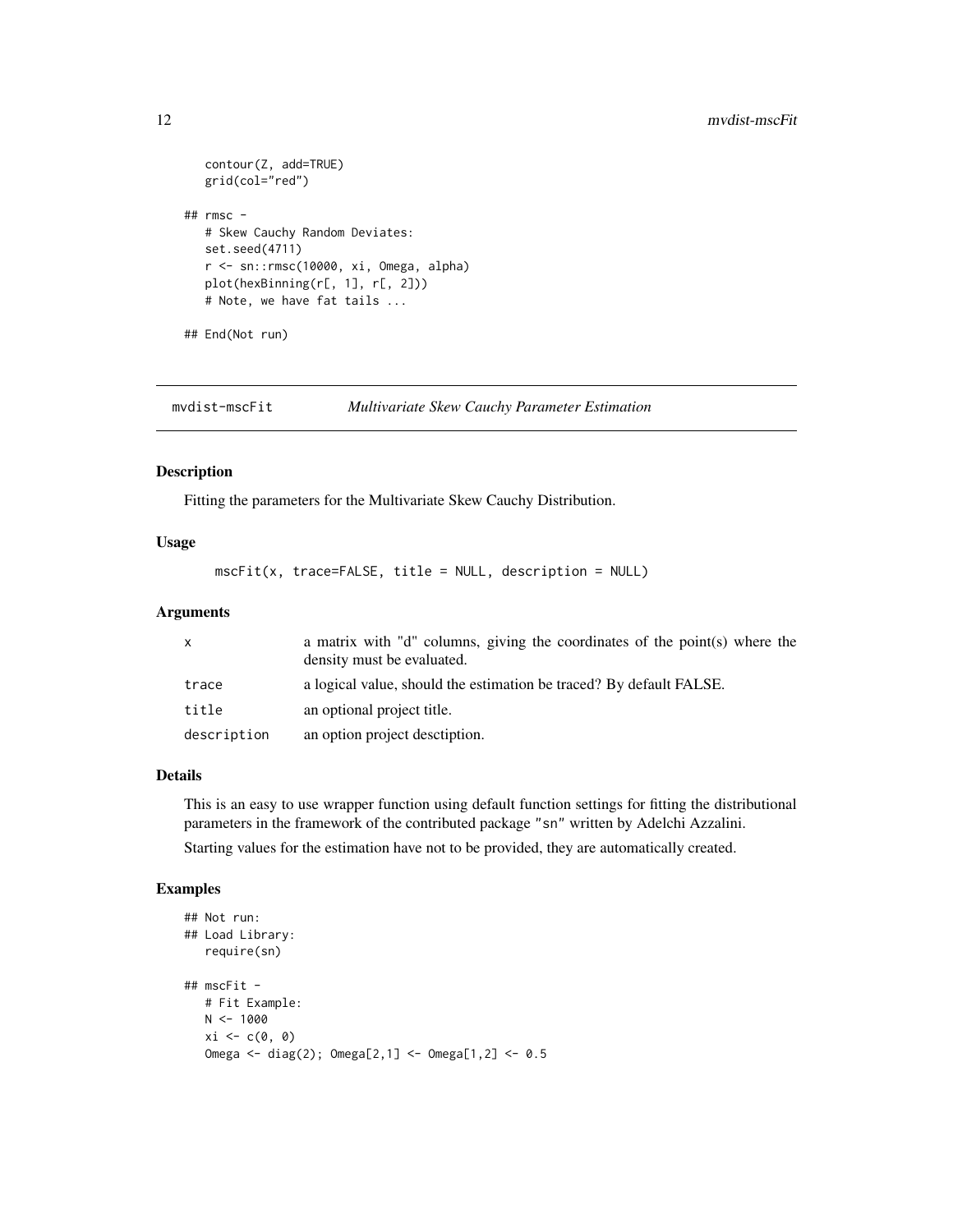#### <span id="page-12-0"></span>mvdist-msn 13

```
alpha <- c(2, -6)set.seed(4711)
   X <- rmsc(n=N, xi, Omega, alpha)
   ans \leq mscFit(X)
   # Show fitted Parameters:
   print(ans)
   # 2-D Density Plot:
   plot(hexBinning(X[,1], X[, 2], bins = 30), main="Skew Cauchy")
   # Add Contours:
   N < -101x \leq -\text{seq}(\min(X[, 1]), \max(X[, 1]), \lim_{h \to 0}y <- seq(min(X[, 2]), max(X[, 2]), l=N)
   u <- grid2d(x, y)$x
   v \leftarrow \text{grid2d}(x, y)$y
   XY \leftarrow \text{cbind}(u, v)param <- ans@fit$dp
   Z <- matrix(dmsc(XY, param[[1]][1,], param[[2]], param[[3]]), ncol=N)
   contour(x, y, Z, add=TRUE, col="green", lwd=2)
   grid(col="brown", lty=3)
## Cut the Tails:
   CUT < -25X \leftarrow X[abs(X[, 1]) \leftarrow CUT, ]X \leftarrow X[abs(X[, 2]) \leftarrow CUT, ]plot(hexBinning(X[,1], X[, 2], bins = 30), main="Skew Cauchy")
   x \leftarrow y \leftarrow seq(-CUT, CUT, 1=N)u \leftarrow \text{grid2d}(x, y)$x
   v <- grid2d(x, y)$y
   XY \leftarrow \text{cbind}(u, v)param <- ans@fit$dp
   Z <- matrix(dmsc(XY, param[[1]][1,], param[[2]], param[[3]]), ncol=N)
   contour(x, y, Z, add=TRUE, col="green", lwd=2)
   grid(col="brown", lty=3)
   # Try larger cuts ...
## End(Not run)
```
mvdist-msn *Multivariate Skew-Normal Distribution*

#### Description

Density, distribution function, and random number generation for the multivariate Skew-Normal distribution.

#### Details

The functions to compute densities dmsc, probabilities pmsc, and to generate random numbers rmsc for the multivariate skew Normal distribution are available in the contributed R package sn (note,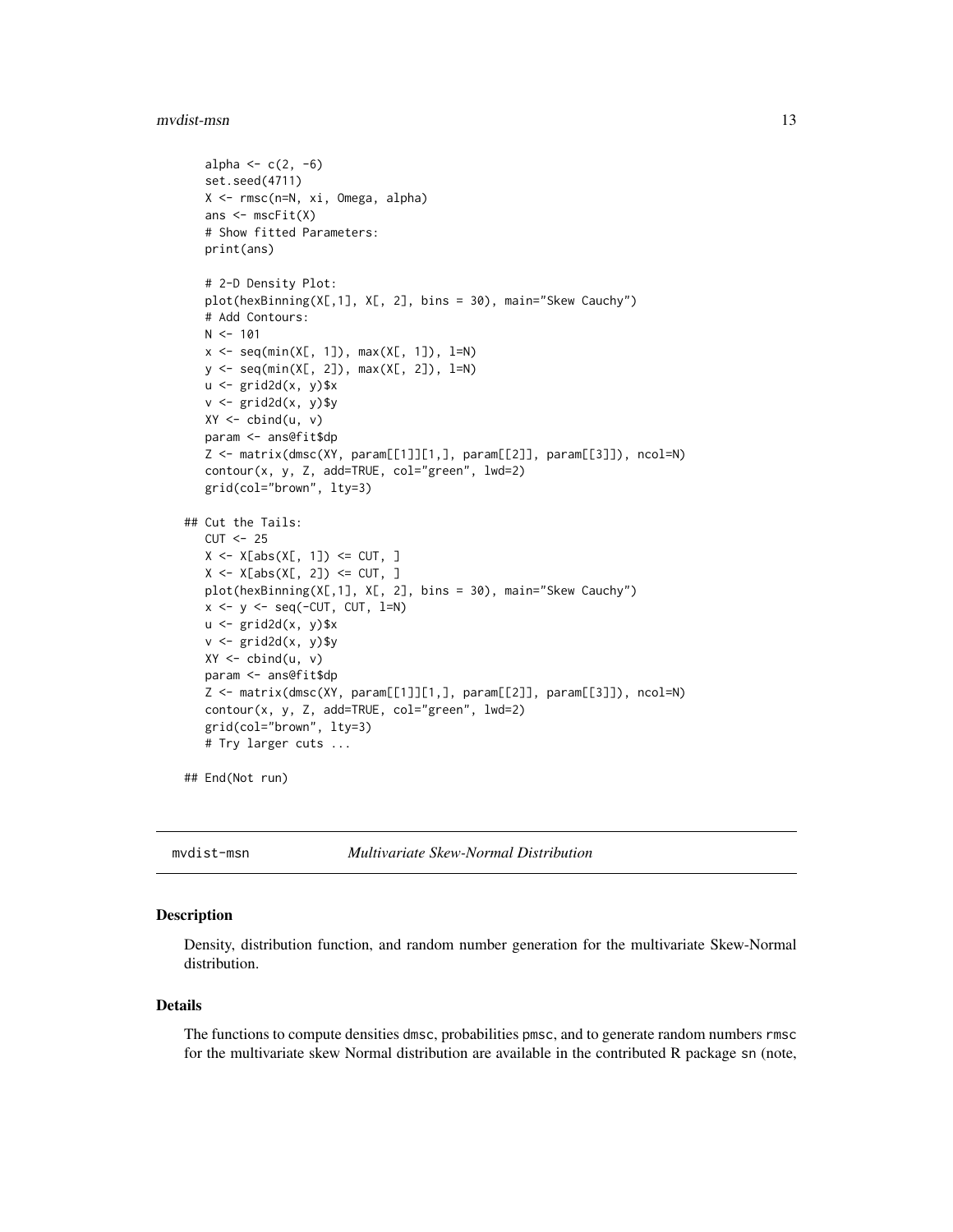they are no longer builtin in fMultivar). The reason is that the performance for these functions in package sn has superseeded those used before in the package fMultivar.

The usage of the sn functions is:

 $dmsn(x, xi, Omega, alpha, tau = 0, dp = NULL, log = FALSE)$  $pmsn(x, xi, Omega, alpha, tau = 0, dp = NULL, ...)$  $rmsn(n, xi, Omega, alpha, tau = 0, dp = NULL)$ 

NOTE: The multivariate skew-normal distribution is discussed by Azzalini and Dalla Valle (1996). The (Omega,alpha) parametrization adopted here is the one of Azzalini and Capitanio (1999). Chapter 5 of Azzalini and Capitanio (2014) provides an extensive account, including subsequent developments. Be aware that the location vector xi does not represent the mean vector of the distribution. Similarly,Omega is not the covariance matrix of the distribution, although it is a covariance matrix.

For further details we refer to the help page in the package sn.

#### References

Azzalini, A. and Dalla Valle, A. (1996), The multivariate skew-normal distribution, Biometrika 83, 715-726.

Azzalini, A. and Capitanio, A. (1999), Statistical applications of the multivariate skew normal distribution, Journal Roy.Statist.Soc. B 61, 579-602, Full-length version available at http://arXiv.org/abs/0911.2093

Azzalini, A. with the collaboration of Capitanio, A. (2014), The Skew-Normal and Related Families, Cambridge University Press, IMS Monographs Series.

```
## Not run:
## Make 2-D Grid Coordinates:
   N < -101x \le -y \le -\text{seq}(-3, 3, 1=N)X \leftarrow \text{cbind}(u = \text{grid2d}(x)$x, v = \text{grid2d}(x)$y)
## dmsn
   # Set Parameters:
   xi \leftarrow c(\emptyset, \emptyset)Omega <- diag(2); Omega[2,1] <- Omega[1,2] <- 0.5
   alpha <- c(2, -6)
   # Compute skew Normal Density:
   z <- sn::dmsn(X, xi, Omega, alpha)
   Z \leftarrow \text{list}(x=x, y=x, z=\text{matrix}(z, \text{ncol} = \text{length}(x)))# Plot:
   image(Z)
   contour(Z)
   grid(col="red")
## rmsn -
   set.seed(4711)
   r <- sn::rmsn(n=5000, xi, Omega, alpha)
   plot(hexBinning(r))
   contour(Z, add=TRUE, col="darkblue", lwd=2)
```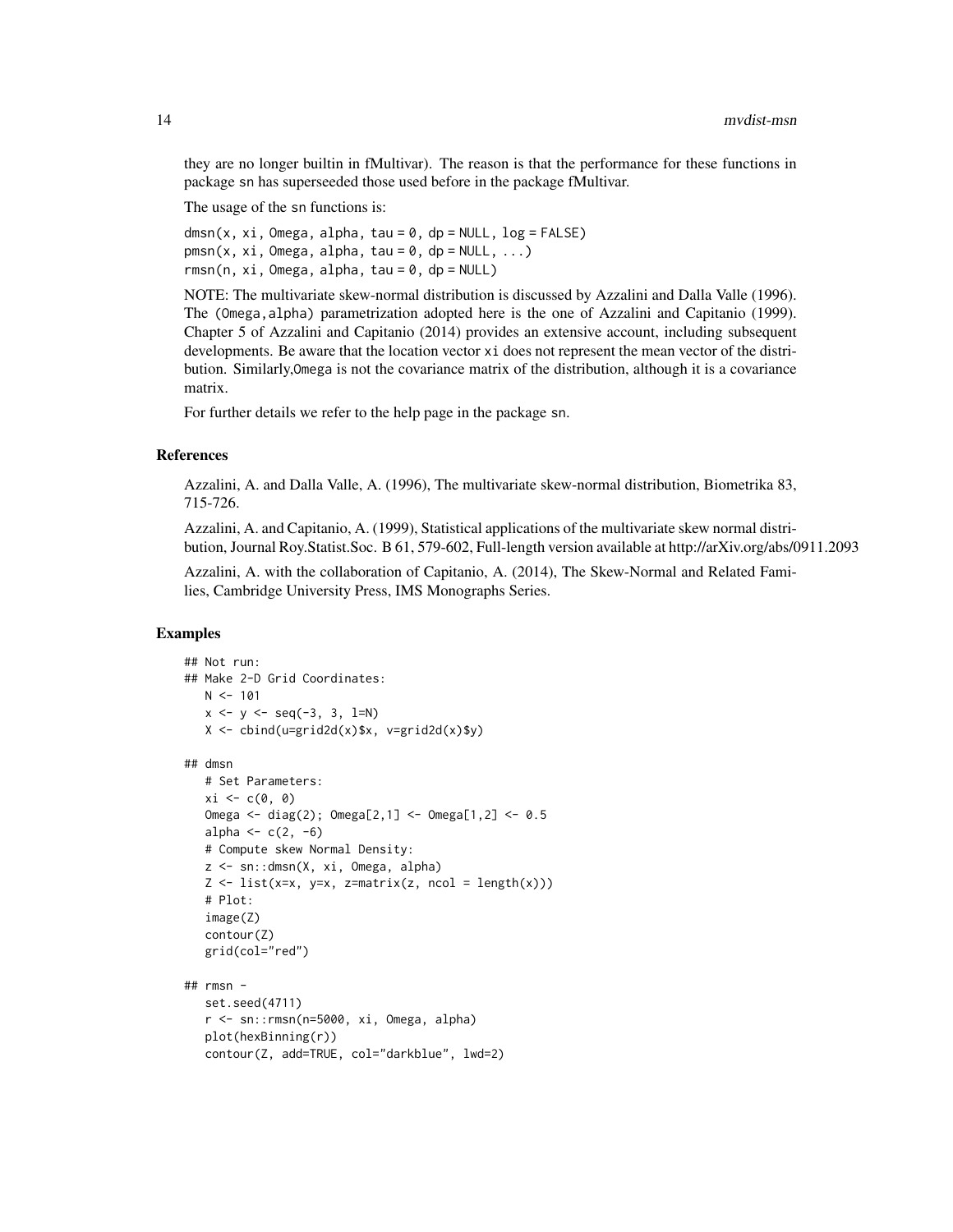# <span id="page-14-0"></span>mvdist-msnFit 15

```
grid(col="red")
```
## End(Not run)

mvdist-msnFit *Multivariate Skew Normal Parameter Estimation*

# Description

Fitting the parameters for the multivariate skew Normal distribution.

# Usage

```
msnFit(x, trace = FALSE, title = NULL, description = NULL)
```
#### Arguments

| $\mathsf{X}$ | a matrix with "d" columns, giving the coordinates of the point(s) where the<br>density must be evaluated. |
|--------------|-----------------------------------------------------------------------------------------------------------|
| trace        | a logical value, should the estimation be traced? By default FALSE.                                       |
| title        | an optional project title.                                                                                |
| description  | an option project desctiption.                                                                            |

#### Details

This is an easy to use wrapper function using default function settings for fitting the distributional parameters in the framework of the contributed package "sn" written by Adelchi Azzalini.

Starting values for the estimation have not to be provided, they are automatically created.

```
## Not run:
## Load Library:
  require(sn)
## msnFit -
  # Fit Example:
  N < - 1000xi <- c(0, 0)
  Omega <- diag(2); Omega[2,1] <- Omega[1,2] <- 0.5
  alpha <- c(2, -6)set.seed(4711)
  X <- rmsn(n=N, xi, Omega, alpha)
  ans \leq msnFit(X)
  print(ans)
  # 2-D Density Plot:
  plot(hexBinning(X[,1], X[, 2], bins = 30), main="Skew Normal")
```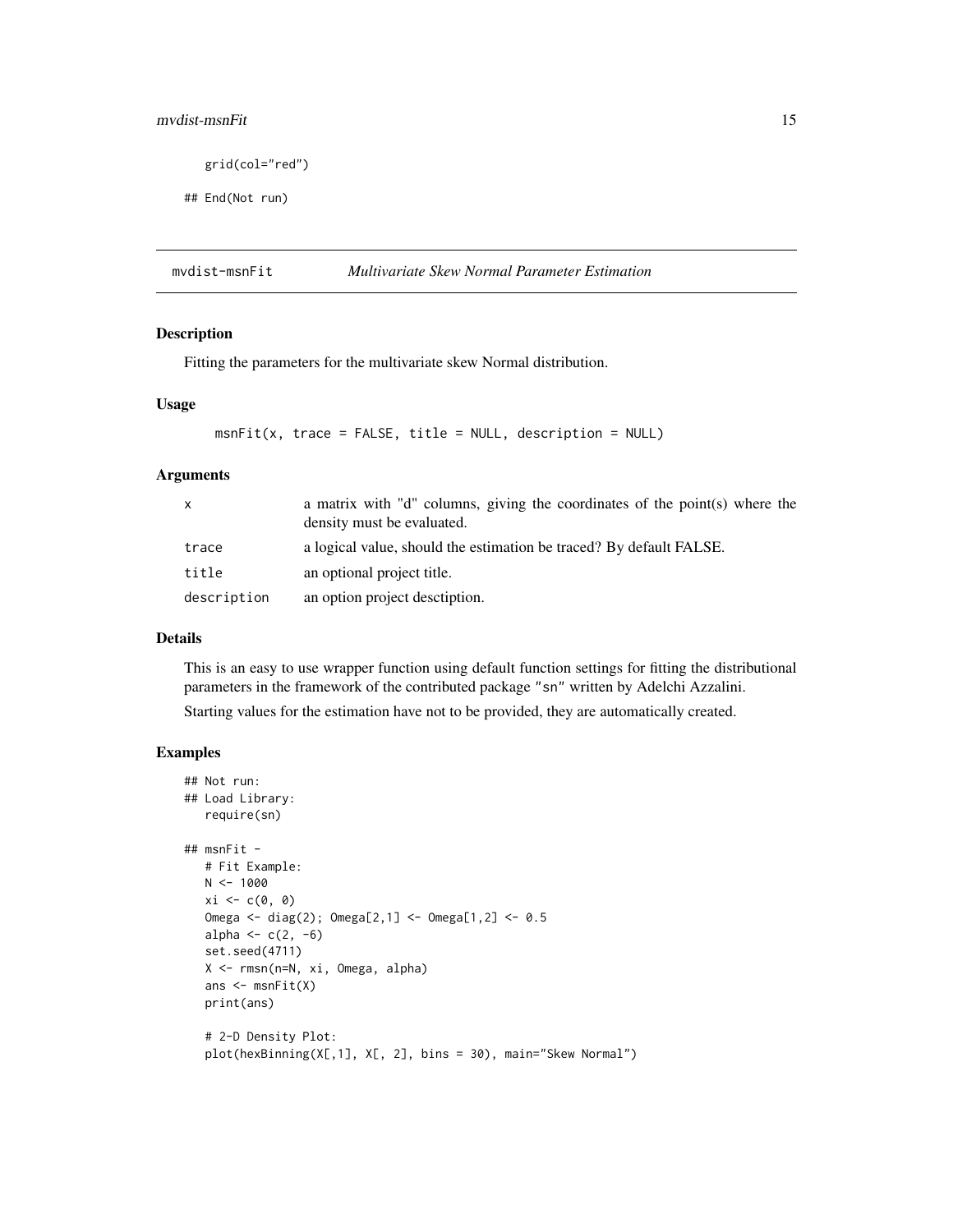```
# Add Contours:
N < -101x \leq -\text{seq}(\min(X[, 1]), \max(X[, 1]), \lim_{h \to 0}y <- seq(min(X[, 2]), max(X[, 2]), l=N)
u <- grid2d(x, y)$x
v \leftarrow \text{grid2d}(x, y)$y
XY \leftarrow \text{cbind}(u, v)param <- ans@fit$estimate
Z <- matrix(dmsn(XY, param[[1]][1,], param[[2]], param[[3]]), ncol=N)
contour(x, y, Z, add=TRUE, col="green", lwd=2)
grid(col="brown", lty=3)
```

```
## End(Not run)
```
mvdist-mst *Multivariate Skew Student-t Distribution*

#### **Description**

Density, distribution function, and random number generation for the multivariate Skew-Student-t distribution.

# Details

The functions to compute densities dmsc, probabilities pmsc, and to generate random numbers rmsc for the multivariate skew Student-t distribution are available in the contributed R package sn (note, they are no longer builtin in fMultivar). The reason is that the performance for these functions in package sn has superseeded those used before in the package fMultivar.

The usage of the sn functions is:

 $dmst(x, xi, Omega, alpha, nu = Inf, dp = NULL, log = FALSE)$  $pmst(x, xi, Omega, alpha, nu = Inf, dp = NULL, ...)$  $rmst(n, xi, Omega, alpha, nu = Inf, dp = NULL)$ 

NOTE: The multivariate skew-normal distribution is discussed by Azzalini and Dalla Valle (1996). The (Omega,alpha) parametrization adopted here is the one of Azzalini and Capitanio (1999). Chapter 5 of Azzalini and Capitanio (2014) provides an extensive account, including subsequent developments. Be aware that the location vector xi does not represent the mean vector of the distribution. Similarly,Omega is not the covariance matrix of the distribution, although it is a covariance matrix.

For further details we refer to the help page in the package sn.

# References

Azzalini, A. and Dalla Valle, A. (1996), The multivariate skew-normal distribution, Biometrika 83, 715-726.

Azzalini, A. and Capitanio, A. (1999), Statistical applications of the multivariate skew normal distribution, Journal Roy.Statist.Soc. B 61, 579-602, Full-length version available at http://arXiv.org/abs/0911.2093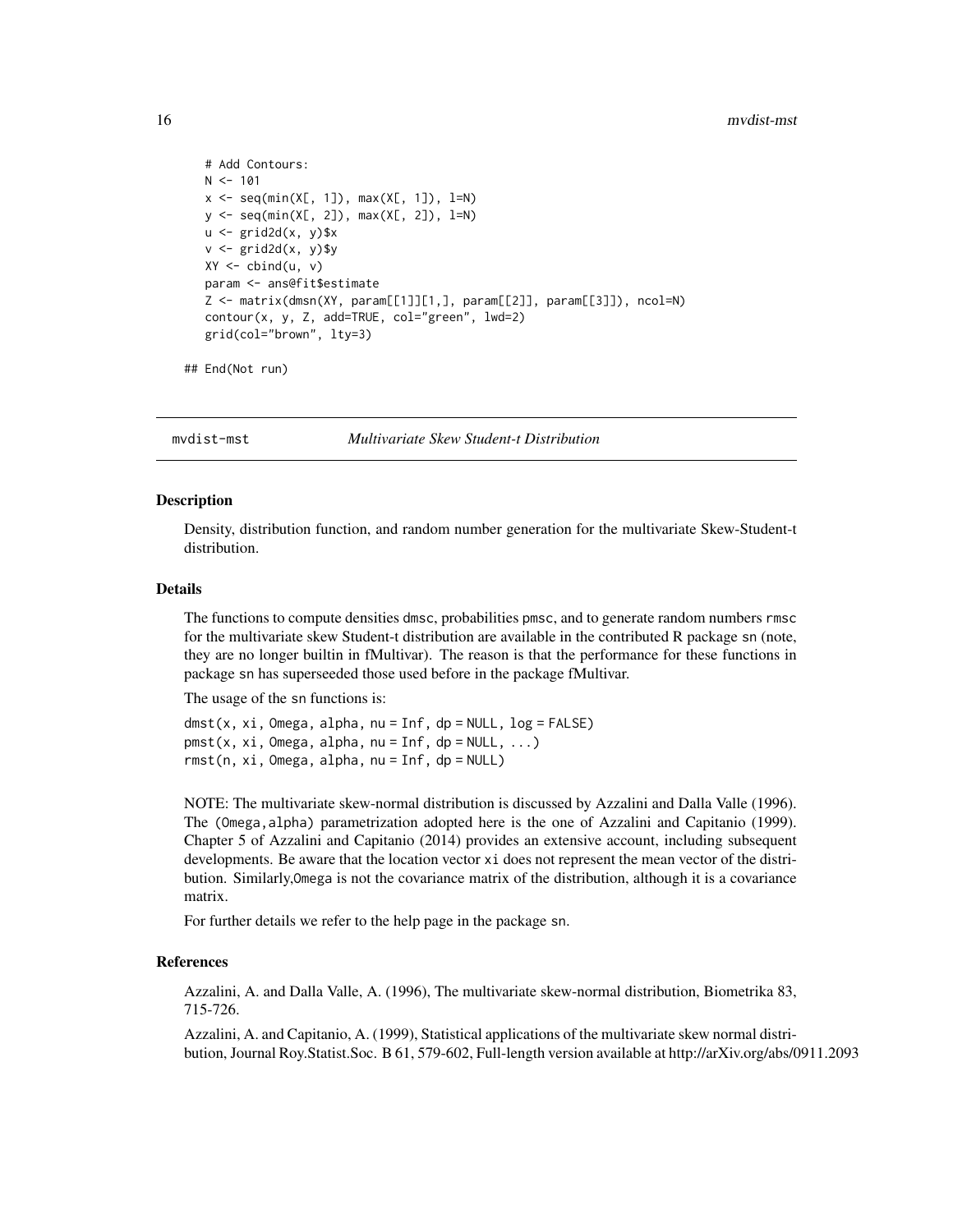# <span id="page-16-0"></span>mvdist-mstFit 17

Azzalini, A. with the collaboration of Capitanio, A. (2014), The Skew-Normal and Related Families, Cambridge University Press, IMS Monographs Series.

#### Examples

```
## Not run:
## Make 2-D Grid Coordinates:
   N < -101x \le -y \le -\text{seq}(-3, 3, 1=N)X <- cbind(u=grid2d(x)$x, v=grid2d(x)$y)
## dmst -
   # Set Parameters:
   xi \leftarrow c(\emptyset, \emptyset)Omega <- diag(2); Omega[2,1] <- Omega[1,2] <- 0.5
   alpha <- c(2, -6)nu <-4# Compute skew Student-t Density:
   z <- dmst(X, xi, Omega, alpha, nu)
   Z \leftarrow \text{list}(x=x, y=x, z=\text{matrix}(z, \text{ncol} = \text{length}(x)))# Plot:
   image(Z)
   contour(Z)
   grid(col="red")
## rmst -
   set.seed(4711)
   r <- rmst(n=5000, xi, Omega, alpha, nu)
   plot(hexBinning(r))
   contour(Z, add=TRUE, col="darkblue", lwd=2)
   grid(col="red")
## End(Not run)
```
mvdist-mstFit *Multivariate Skew Student-t Parameter Estimation*

#### Description

Fitting the parameters for the Multivariate Skew Student-t Distribution

#### Usage

```
mstFit(x, fixed.nu=NULL, trace=FALSE, title=NULL, description=NULL)
```
#### Arguments

x a matrix with "d" columns, giving the coordinates of the point(s) where the density must be evaluated.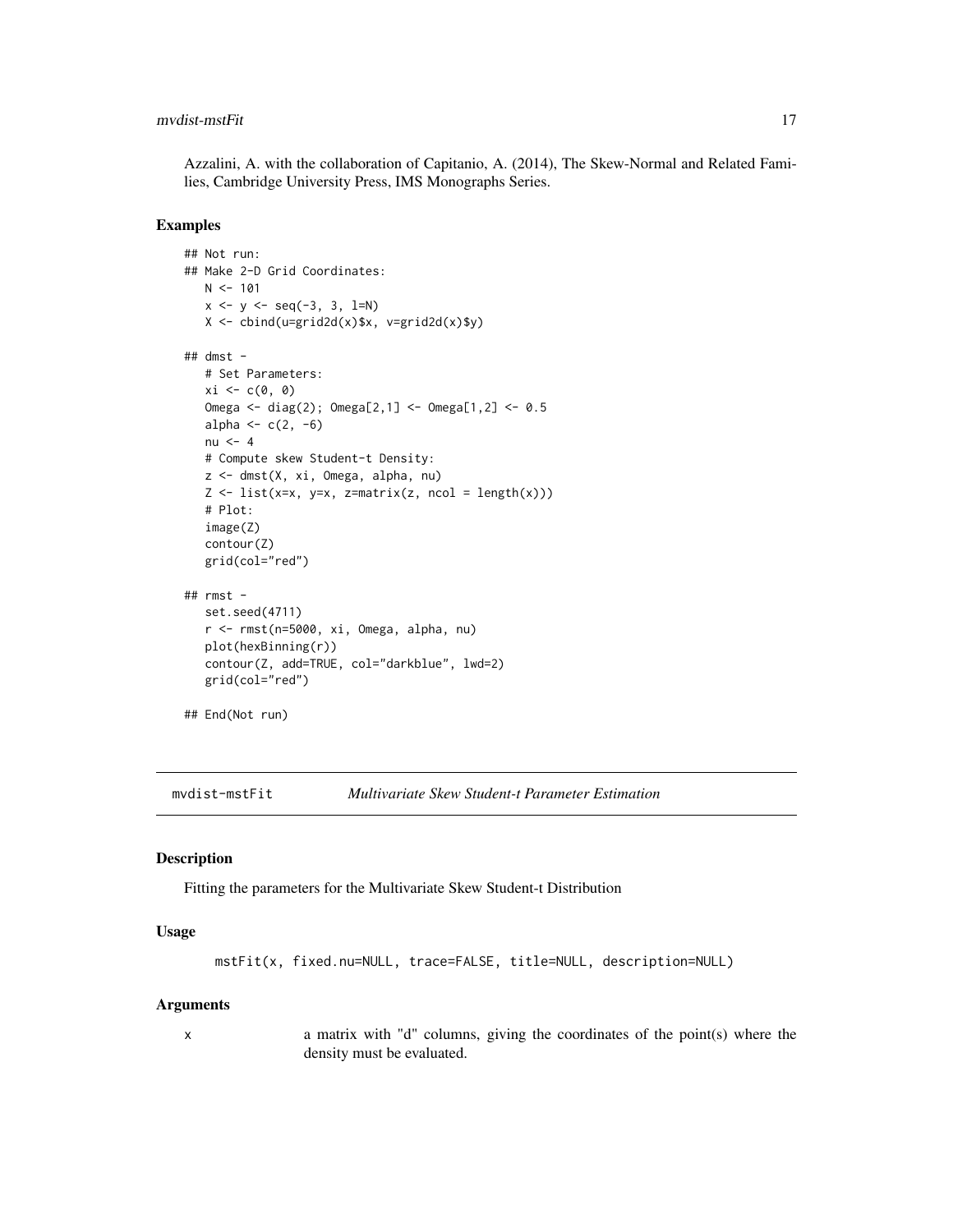| fixed.nu    | a positive value to keep fixed the parameter nu of the Student-t distribution in the<br>optimization process; with default value NULL, nu is estimated like the other<br>parameters. |
|-------------|--------------------------------------------------------------------------------------------------------------------------------------------------------------------------------------|
| trace       | a logical value, should the estimation be traced? By default FALSE.                                                                                                                  |
| title       | an optional project title.                                                                                                                                                           |
| description | an option project description.                                                                                                                                                       |

#### Details

This is an easy to use wrapper function using default function settings for fitting the distributional parameters in the framework of the contributed package "sn" written by Adelchi Azzalini.

Starting values for the estimation have not to be provided, they are automatically created.

```
## Not run:
## Load Library:
   require(sn)
## mstFit -
   # Fit Example:
   N < - 1000xi \leftarrow c(\emptyset, \emptyset)Omega <- diag(2); Omega[2,1] <- Omega[1,2] <- 0.5
   alpha \leq c(2, -2)nu <-4set.seed(4711)
   X <- rmst(n=N, xi, Omega, alpha, nu=4)
   ans <- mstFit(X)
   # Show fitted Parameters:
   print(ans)
   # 2-D Density Plot:
   plot(hexBinning(X[,1], X[, 2], bins = 30), main="Skew Student-t")
   # Add Contours:
   N < -101x \leq -\text{seq}(\min(X[, 1]), \max(X[, 1]), \lim_{h \to 0}y \leq -\text{seq}(\min(X[, 2]), \max(X[, 2]), 1=N)u \leftarrow \text{grid2d}(x, y)$x
   v \leq -\text{grid2d}(x, y)$y
   XY \leftarrow \text{cbind}(u, v)param <- ans@fit$dp
   Z <- matrix(dmst(
     XY, param[[1]][1,], param[[2]], param[[3]], param[[4]]), ncol=N)
   contour(x, y, Z, add=TRUE, col="green", lwd=2)
   grid(col="brown", lty=3)
## mstFit -
   # Fit Example with fixed nu=4:
   ans <- mstFit(X, fixed.nu=4)
   # Show fitted Parameters:
```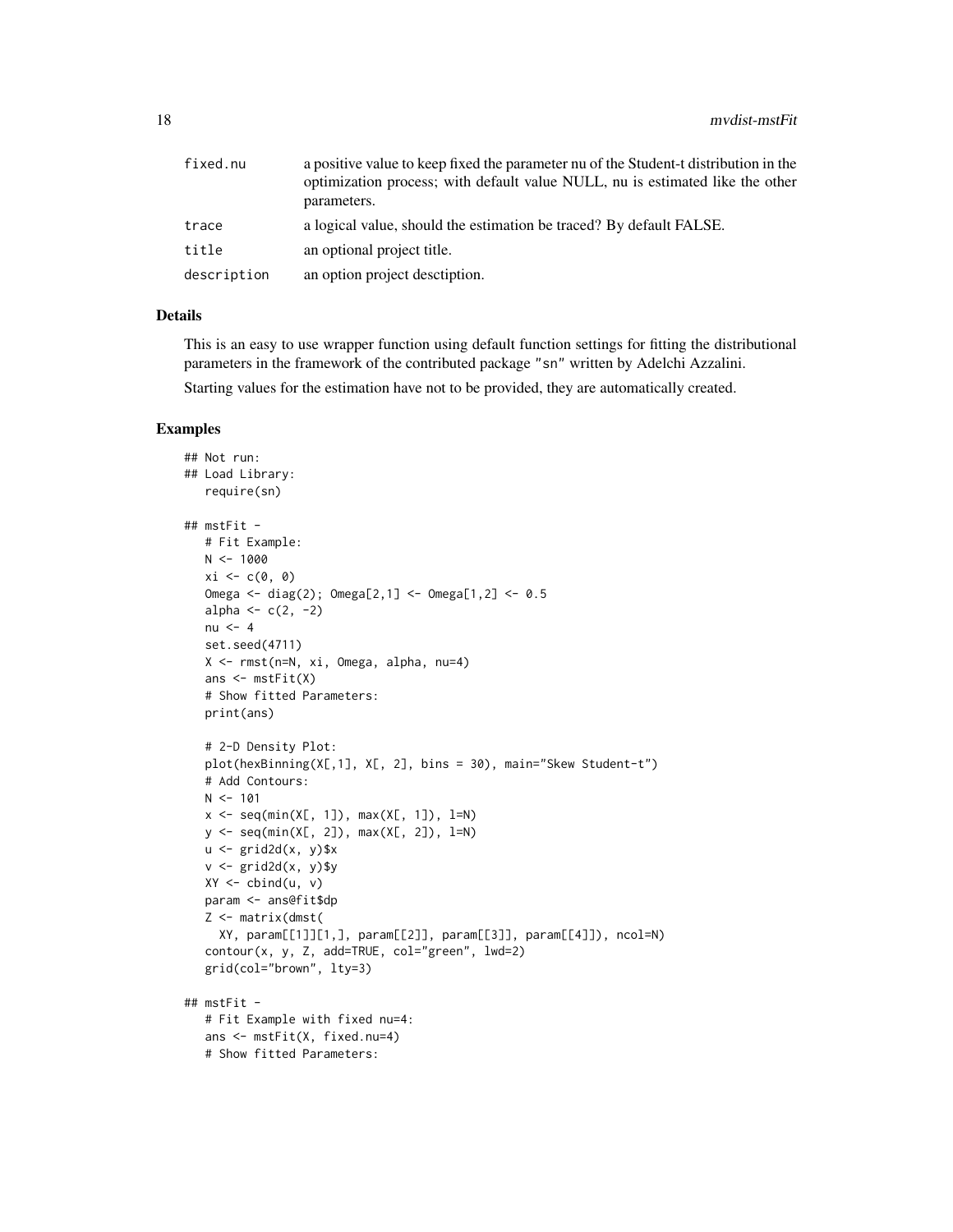# <span id="page-18-0"></span>utils-adapt 19

```
print(ans)
# 2-D Density Plot:
plot(hexBinning(X[,1], X[, 2], bins = 30), main="Student-t | fixed nu")
# Add Contours:
param <- ans@fit$dp
Z <- matrix(dmst(
  XY, param[[1]][1,], param[[2]], param[[3]], nu=4), ncol=N)
contour(x, y, Z, add=TRUE, col="green", lwd=2)
grid(col="brown", lty=3)
```
## End(Not run)

utils-adapt *Integrator for multivariate distributions*

# Description

The function is for adaptive quadrature.

# Usage

```
adapt(ndim, lower, upper, functn, ...)
```
# Arguments

| ndim      | the dimension of the integral. By default NUII, no longer used.                                                                                                                    |
|-----------|------------------------------------------------------------------------------------------------------------------------------------------------------------------------------------|
| lower     | vector of at least length noties of the lower bounds on the integral.                                                                                                              |
| upper     | vector of at least length ndim of the upper bounds on the integral.                                                                                                                |
| functn    | an R function which should take a single vector argument and possibly some<br>parameters and return the function value at that point. Funct must return a<br>single numeric value. |
| $\ddotsc$ | other parameters to be passed to the underlying function.                                                                                                                          |

# Value

The returned value is a list of three items:

| integral            | the value of the integral.                       |  |
|---------------------|--------------------------------------------------|--|
| error               | the estimated relative error.                    |  |
| functionEvaluations |                                                  |  |
|                     | the number of times the function was evaluated.  |  |
| returnCode          | the actual integer return code of the C routine. |  |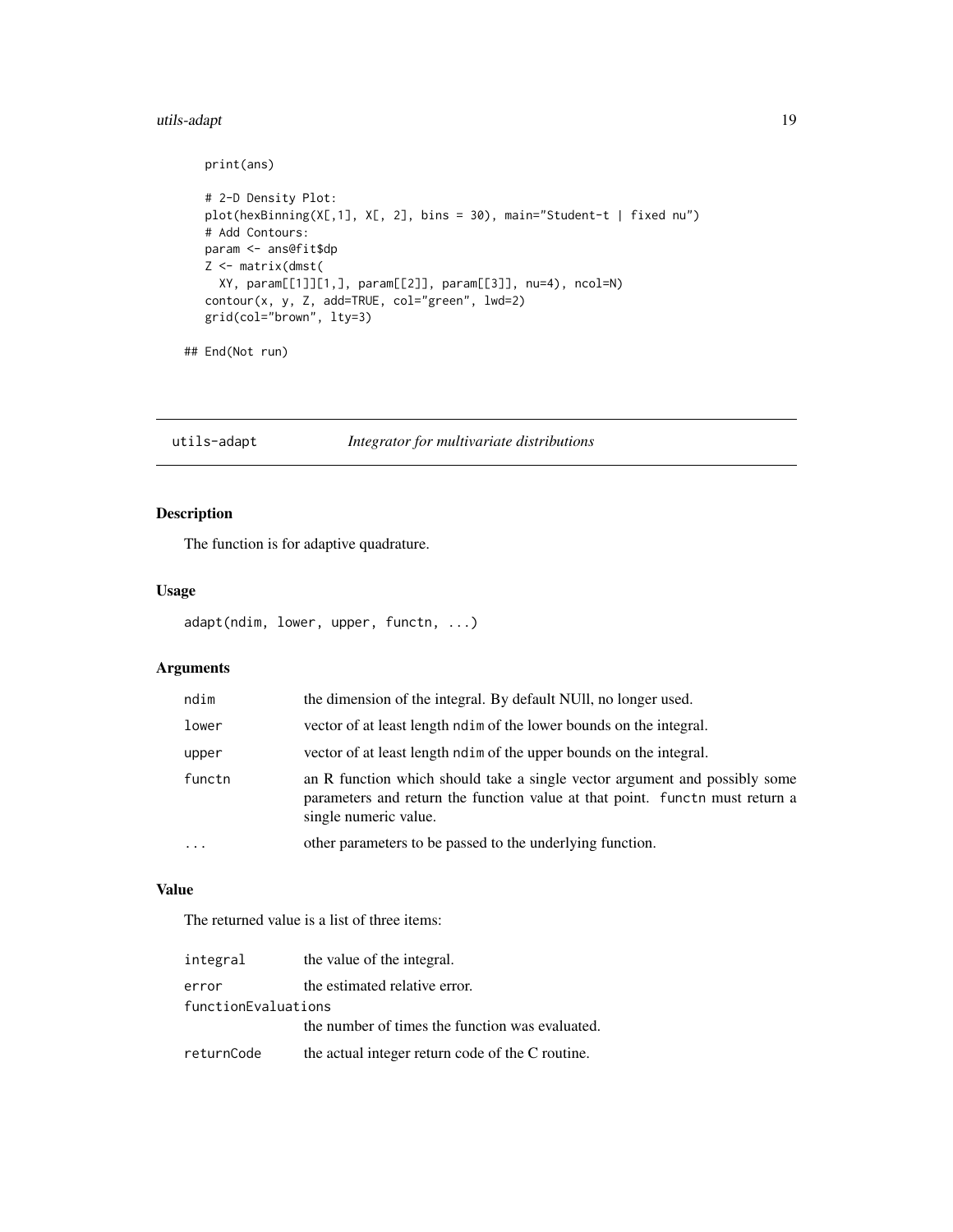In 2007 the package adapt was removed from the CRAN repository, due to unclear license conditions. Nevertheless, formerly available versions can still be obtained from the CRAN [archive.](https://cran.r-project.org/package=adapt) Package adapt used FORTRAN code from Professor Genz.

From 2007 until 2013 the package fMultivar used an builtin licensed by Professor Genz to Rmetrics. This version is still available in the current package, have a look into the folder deprecated.

2013 the contributed package cubature was added to the CRAN repository. This provides an alternative n-dimensional integration routine. We recommend to use the function adaptIntegrate directly from the package cubature which allows adaptive multivariate integration over hypercubes. It is a wrapper around the pure C, GPLed implementation by Steven G. Johnson.

Since 2014 fMultivar uses also the C Version based implementation of Johnson. The former function adapt has been replaced by a wrapper function calling adaptIntegrate. The arguments ndim, lower, upper, and functn have been remeined the same, control parameters have been adapted to the function cubature::adaptIntegrate.

#### Author(s)

Balasubramanian Narasimhan

# References

See: http://ab-initio.mit.edu/wiki/index.php/Cubature.

#### Examples

## Check that dnorm2d is normalized:

```
# Normal Density:
density \le function(x) dnorm2d(x=x[1], y = x[2])
# Calling Cubature:
BIG \leftarrow c(99, 99)cubature::adaptIntegrate(f=density, lowerLimit=-BIG, upperLimit=BIG)
cubature::adaptIntegrate(f=density, low=-BIG, upp=BIG, tol=1e-7)
# Using the Wrapper:
adapt(lower=-BIG, upper=BIG, functn=density)
```

```
adapt(lower=-BIG, upper=BIG, functn=density, tol=1e-7)$integral
```
utils-binning2 *Square and Hexagonal Data Binning*

#### **Description**

Two functions which allow to create histograms due to sqaure and hexagonal binning.

# <span id="page-19-0"></span>**Note**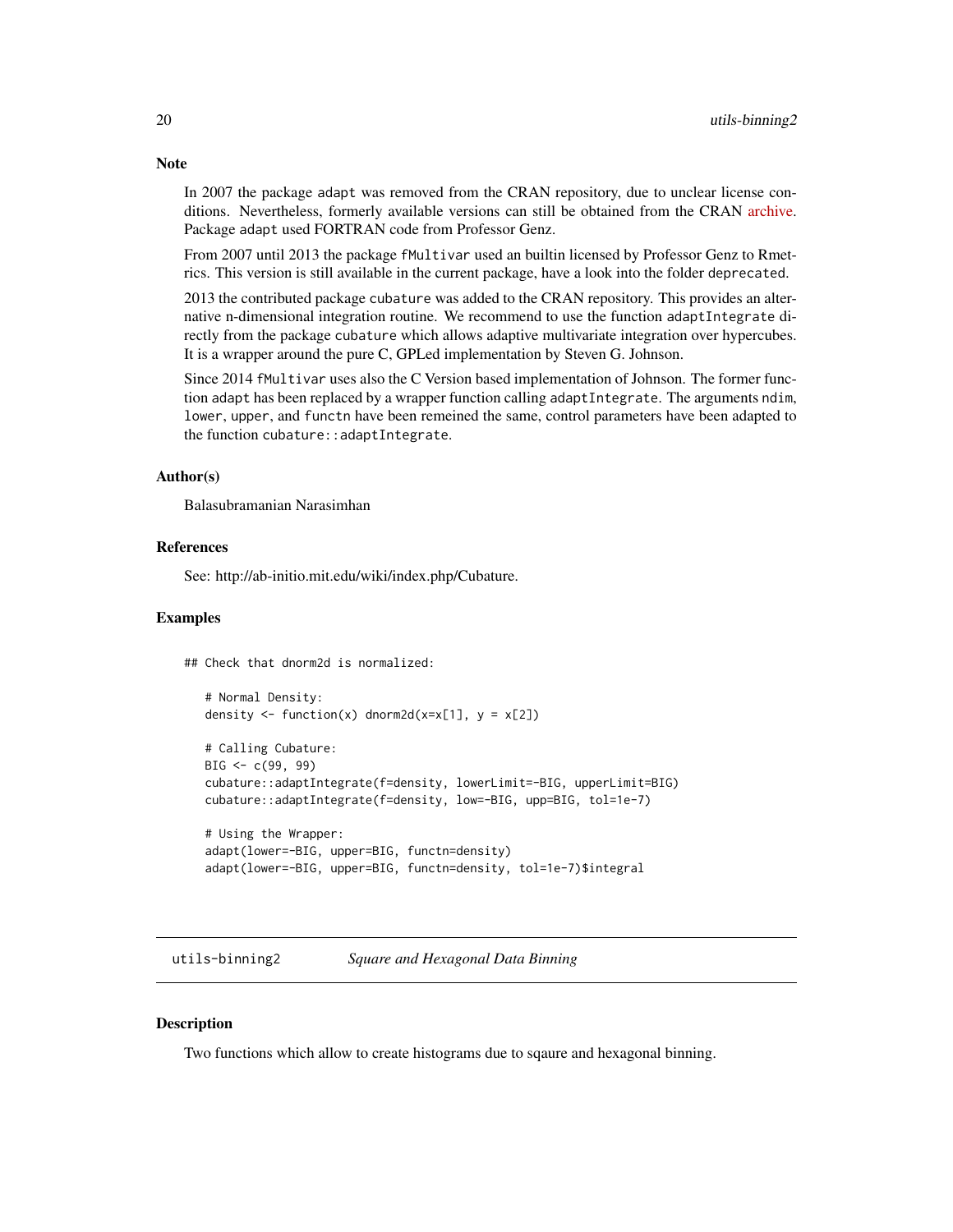# utils-binning2 21

# Usage

```
squareBinning(x, y = NULL, bins = 30)
hexBinning(x, y = NULL, bins = 30)## S3 method for class 'squareBinning'
plot(x, col = heats = 12), addPoints = TRUE,
   addRug = TRUE, ...)## S3 method for class 'hexBinning'
plot(x, col = heat.colors(12), addPoints = TRUE,addRug = TRUE, ...)
```
# Arguments

| addPoints | a logical flag, should the center of mass points added to the plot?                                                                                                                                                                                                                                                   |
|-----------|-----------------------------------------------------------------------------------------------------------------------------------------------------------------------------------------------------------------------------------------------------------------------------------------------------------------------|
| addRug    | a logical flag, should a rug representation be added to the plot, for details see the<br>function rug.                                                                                                                                                                                                                |
| bins      | an integer specifying the number of bins.                                                                                                                                                                                                                                                                             |
| col       | color map like for the image function.                                                                                                                                                                                                                                                                                |
| x, y      | [squareBinning][hexBinning] -<br>either two numeric vectors of equal length or if y is NULL, a list with entries<br>x, y, or named data frame with x in the first and y in the second column. Note,<br>timeSeries objects are also allowed as input.<br>$[plot]$ -<br>an object of class squareBinning or hexBinning. |
|           | arguments to be passed.                                                                                                                                                                                                                                                                                               |

# Details

squareBinning does a square binning of data points, and hexBinning does a hexagonal binning of data points.

#### Value

A list with three entries, x, y and z, specified by an oject of class squareBinning or hexBinning. Note, the returned value, can be directly used by the persp() and contour 3D plotting functions.

#### Author(s)

Diethelm Wuertz for the Rmetrics R-port.

```
## squareBinning -
  sB \leq - squareBinning(x = rnorm(1000), y = rnorm(1000))
  plot(sB)
## hexBinning -
```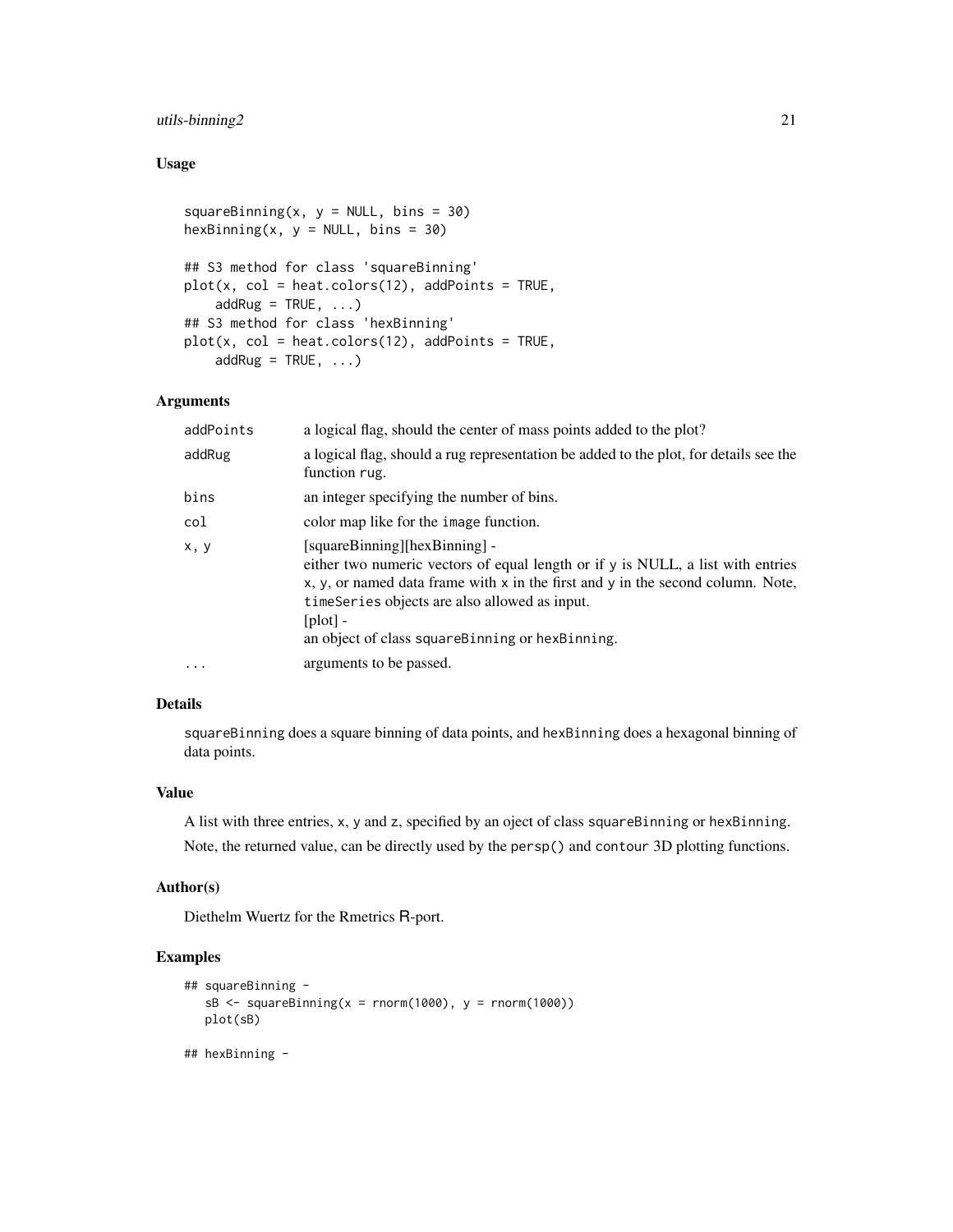```
hB \leftarrow hexBinning(x = rnorm(1000), y = rnorm(1000))
plot(hB)
```
utils-density2d *Bivariate Density Tools*

#### Description

Kernel density estimator and histogram counter for bivariate distributions

#### Usage

```
density2d(x, y = NULL, n = 20, h = NULL, limits = c(range(x), range(y)))
```
hist2d(x,  $y = NULL$ ,  $n = c(20, 20)$ )

#### Arguments

| x, y   | two vectors of coordinates of data. If y is NULL then x is assumed to be a<br>two column matrix, where the first column contains the x data, and the second<br>column the y data.                      |
|--------|--------------------------------------------------------------------------------------------------------------------------------------------------------------------------------------------------------|
| n      | n - an integer specifying the number of grid points in each direction. The default<br>value is 20.<br>$[hist2D] -$<br>In this case n may be a scalar or a two element vector. The default value is 20. |
| h      | a vector of bandwidths for x and y directions. Defaults to normal reference<br>bandwidth.                                                                                                              |
| limits | the limits of the rectangle covered by the grid.                                                                                                                                                       |

#### Value

density2d and hist2d return a list with three elements \$x, \$y, and \$z. x and y are vectors spanning the two dimensional grid and z the corresponding matrix. The output can directly serve as input to the plotting functions image, contour and persp.

# Author(s)

W.N. Venables and B.D. Ripley for the underlying kde2d function, Gregory R. Warnes for the underlying hist2d function, Diethelm Wuertz for the Rmetrics R-port.

# References

Azzalini A., (2004); *The sn Package*; R Reference Guide available from www.r-project.org. Venables W.N., Ripley B.D., (2002); *Modern Applied Statistics with S*, Fourth Edition, Springer. Warnes G.R., (2004); *The gregmisc Package*; R Reference Guide available from www.r-project.org.

<span id="page-21-0"></span>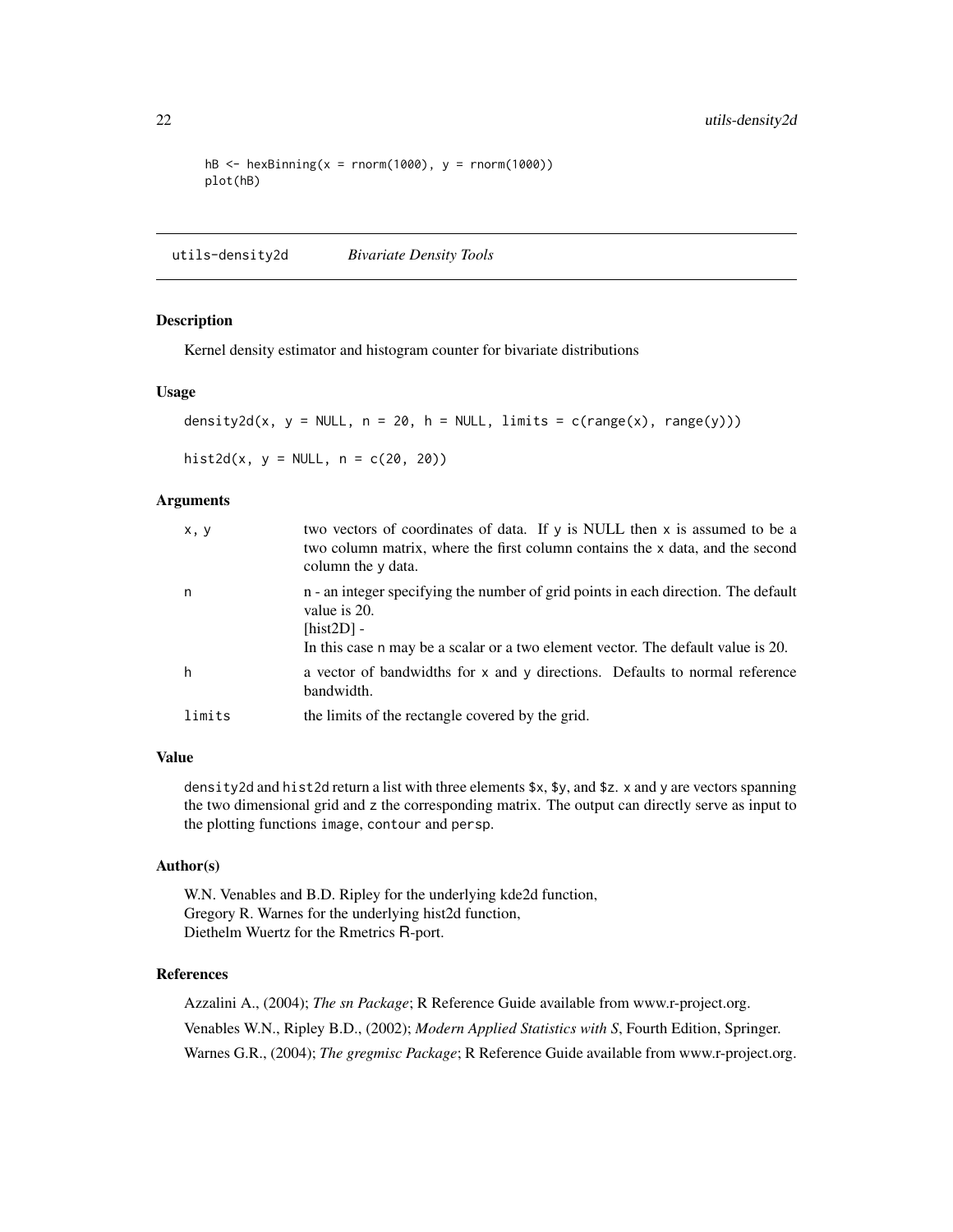# <span id="page-22-0"></span>utils-grid2d 23

# Examples

```
## hist2d -
   # Normal Random Numbers:
   set.seed(4711)
   X <- rnorm2d(40000)
   # 2D Histogram Plot:
   Z \leftarrow \text{hist2d}(X)image(Z)
   contour(Z, add=TRUE)
```
utils-grid2d *Bivariate Density Tools*

# Description

Grid generator for bivariate distributions.

# Usage

 $grid2d(x = (0:10)/10, y = x)$ 

# Arguments

x, y two numeric vectors defining the x and y coordinates.

# Value

grid2d returns a list with two vectors named \$x and \$y spanning the grid defined by the coordinate vectors x and y.

# Author(s)

Diethelm Wuertz.

```
## grid2d -
   # Create a square grid:
   x \leftarrow \text{seq}(0, 10, \text{length} = 6)X \leftarrow \text{grid2d}(x = x, y = x)cbind(X$x, X$y)
```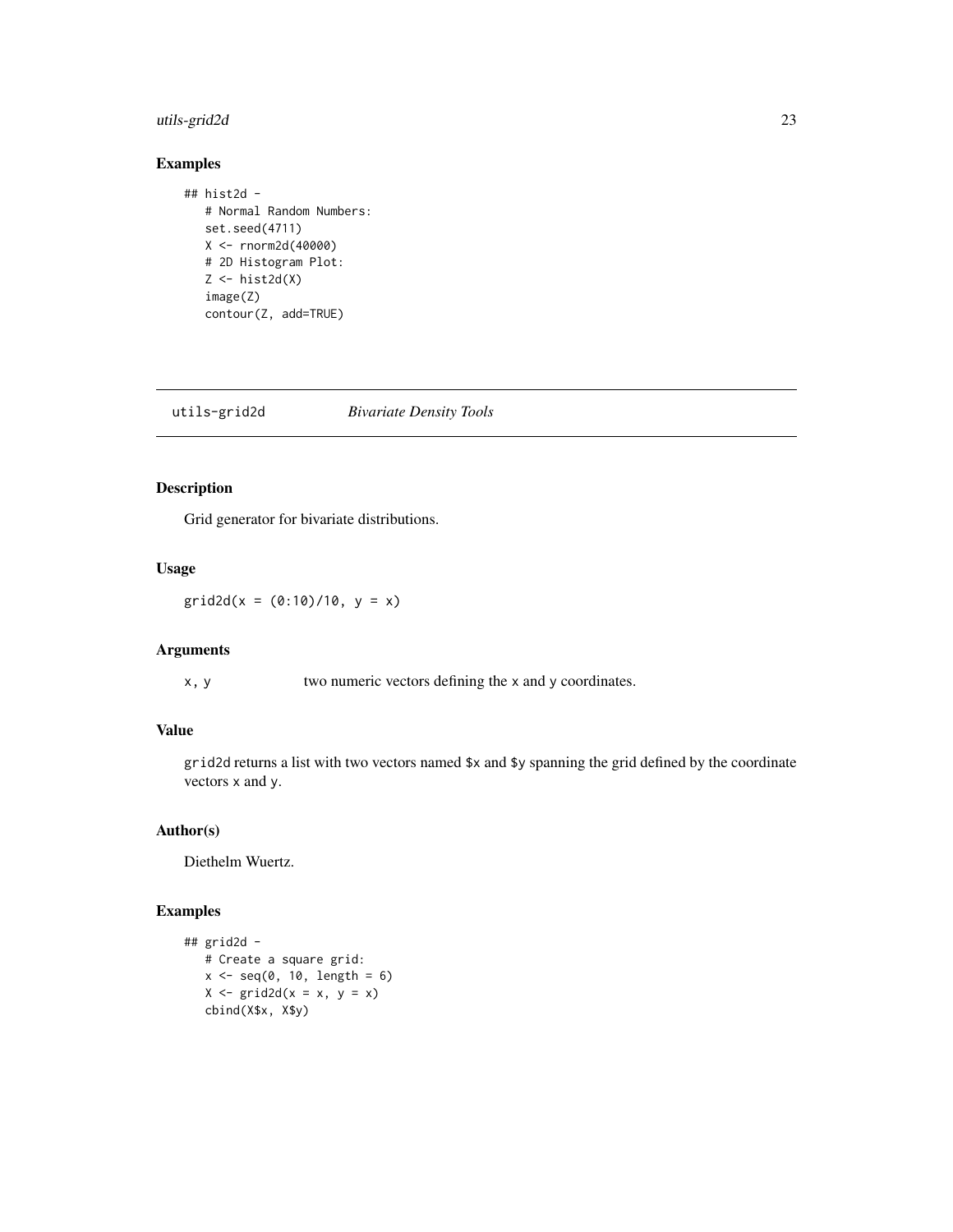<span id="page-23-0"></span>utils-gridding2d *Bivariate Gridded Data Sets*

# Description

Functions which allow to generate bivariate gridded data sets.

Grid Data Functions:

gridData generates a grid data set of class 'gridData', persp generates a perspective plot from a grid data set, contour generates a contour plot from a grid data set.

# Usage

```
gridData(x = (-10:10)/10, y = x, z = outer(x, y, function(x, y) (x^2+y^2)) )## S3 method for class 'gridData'
persp(x, theta = -40, phi = 30, col = "steelblue",
    ticktype = "detailed", ...)
## S3 method for class 'gridData'
contour(x, addImage = TRUE, ...)
```
#### Arguments

| addImage                  | $[contour] -$<br>a logical flag indicating if an image plot should be underlayed to the contour<br>level plot.                                                                                          |
|---------------------------|---------------------------------------------------------------------------------------------------------------------------------------------------------------------------------------------------------|
| x, y, z                   | [gridData] -<br>x and y are two numeric vectors of grid pounts and z is a numeric matrix or any<br>other rectangular object which can be transformed by the function as matrix<br>into a matrix object. |
| theta, phi, col, ticktype | $[persp]$ -<br>tailored parameters passed the perspective plot function persp.                                                                                                                          |
| $\cdot$                   | [contour][persp] -<br>additional arguments to be passed to the perspectice and countour plot functions.                                                                                                 |

# Value

gridData -

A list with at least three entries, x, y and z.

The returned values, can be directly used by the persp.gridData() and contour.gridData 3D plotting methods.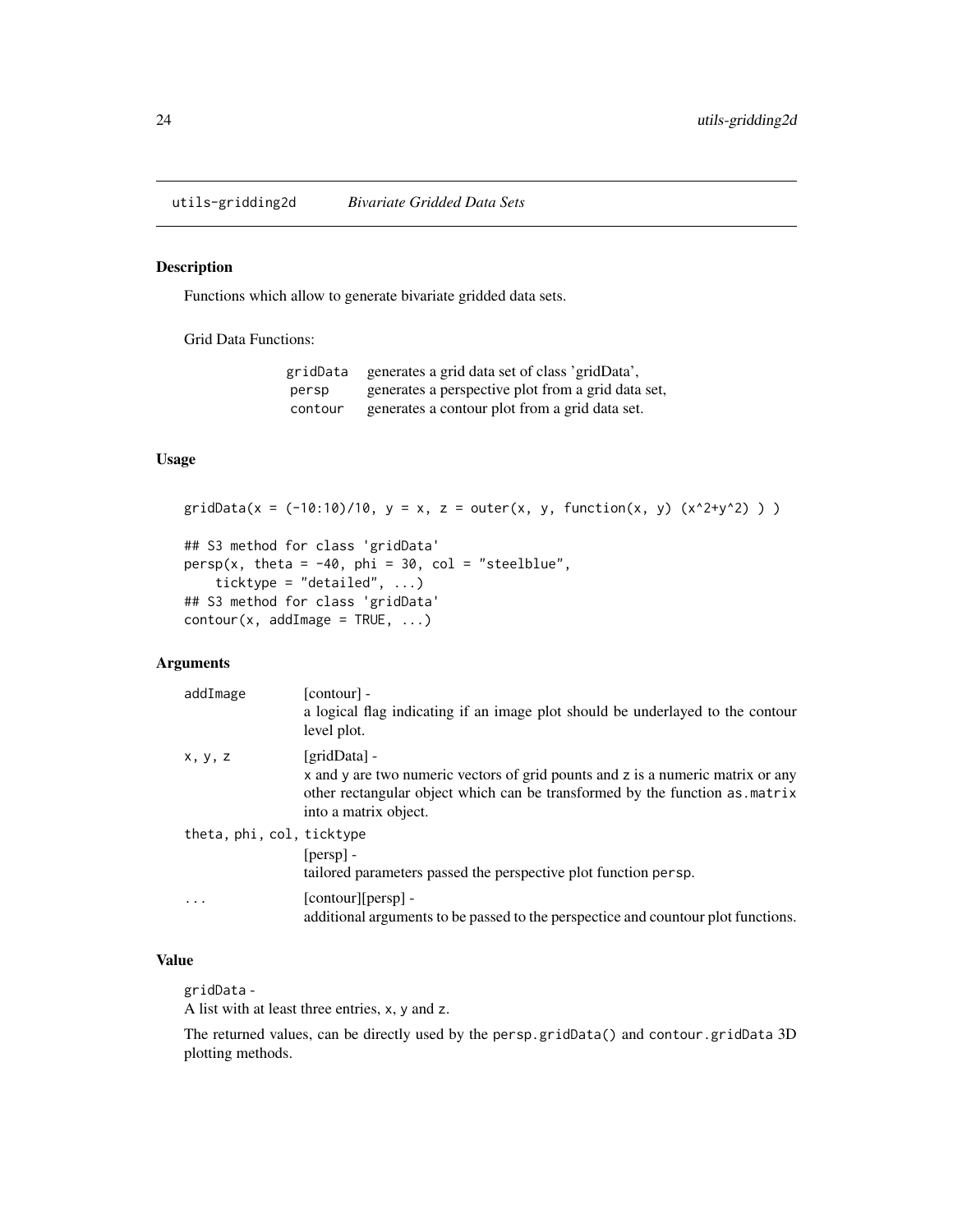# <span id="page-24-0"></span>utils-integrate2d 25

#### Author(s)

Diethelm Wuertz for the Rmetrics R-port,

H. Akima for the Fortran Code of the Akima spline interpolation routine.

#### Examples

```
## gridData -
  # Grid Data Set:
  gD = gridData()persp(gD)
  contour(gD)
```
utils-integrate2d *Bivariate Integration Tools*

#### Description

Integrates over the unit square.

# Usage

```
integerate2d(fun, error = 1.0e-5, ...)
```
#### Arguments

| fun   | the function to be integrated. The first argument requests the x values, the second |
|-------|-------------------------------------------------------------------------------------|
|       | the y values, and the remaining are reserved for additional parameters. The         |
|       | integration is over the unit square $\lceil 0.1 \rceil^2$ .                         |
| error | the error bound to be achieved by the integration formula. A numeric value.         |
| .     | parameters passed to the function to be integrated.                                 |

# Value

integrate2d returns a list with the \$value of the integral over the unit square  $[0,1]$ <sup> $\wedge$ 2, an \$error</sup> estimate and the number of grid \$points used by the integration function.

# Author(s)

W.N. Venables and B.D. Ripley for the underlying kde2d function, Gregory R. Warnes for the underlying hist2d function, Diethelm Wuertz for the Rmetrics R-port.

# References

Azzalini A., (2004); *The sn Package*; R Reference Guide available from www.r-project.org. Venables W.N., Ripley B.D., (2002); *Modern Applied Statistics with S*, Fourth Edition, Springer. Warnes G.R., (2004); *The gregmisc Package*; R Reference Guide available from www.r-project.org.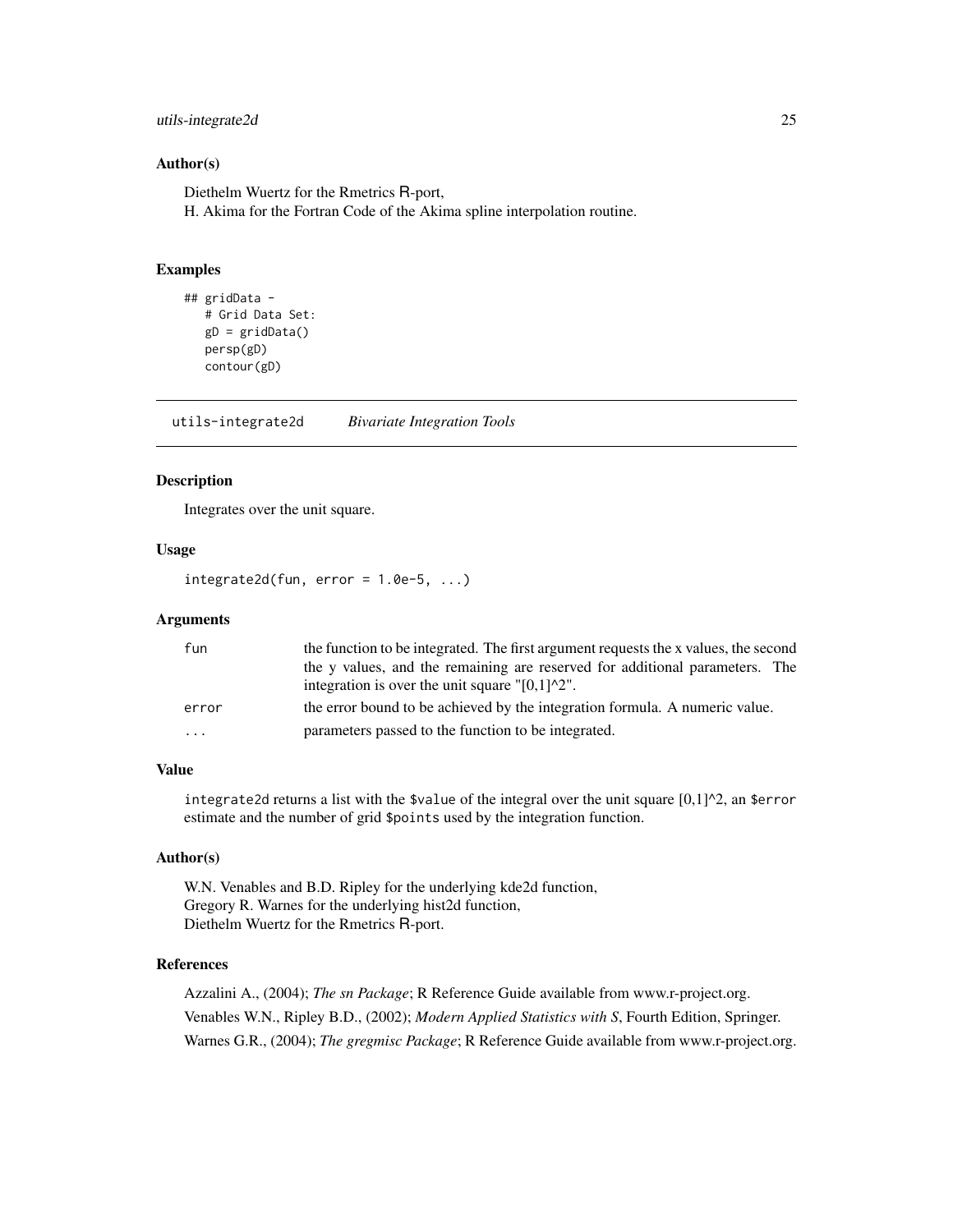<span id="page-25-0"></span>

#### Description

Alternative density, distribution function, and random generation for the multivariate Normal distribution.

# Details

The multivariate distribution functions to compute densities dmvnorm, probabilities pmvnorm, and to generate random numbers rmvnorm are available from the contributed R package mvtnorm. The function qmvnorm computes the equicoordinate quantile function of the multivariate normal distribution for arbitrary correlation matrices based on inversion of pmvnorm.

```
dmvnorm(x, mean, sigma, <<...>>
pmvnorm(<<...>>)
qmvnorm(p, <<...>>)
rmvnorm(n, mean, sigma, <<...>>
```
NOTE: The function are not builtin in the package fMultivar. Fur details we refer to the help page of mvnorm.

#### Author(s)

Friedrich Leisch and Fabian Scheipl.

```
## Not run:
## Load Libray:
   require(mvtnorm)
## dmvnorm -
   # Multivariate Normal Density Function:
   mean \leq c(1, 1)sigma \leq matrix(c(1, 0.5, 0.5, 1), ncol=2)
   dmvnorm(x = c(0, 0), mean, sigma)
## dmvnorm -
   # Across a Grid:
   x \leq -\text{seq}(-4, 4, \text{length}=90)X \leftarrow \text{grid2d}(x)X \leftarrow \text{cbind}(X$x, X$y)
   # Write Density Function:
   dmvnorm. <- function(X, mean, sigma)
     matrix(apply(X, 1, dmvnorm, mean=mean, sigma=sigma), ncol=sqrt(dim(X)[1]))
   z <- dmvnorm.(X, mean, sigma)
   contour(list(x = x, y = x, z = z))
```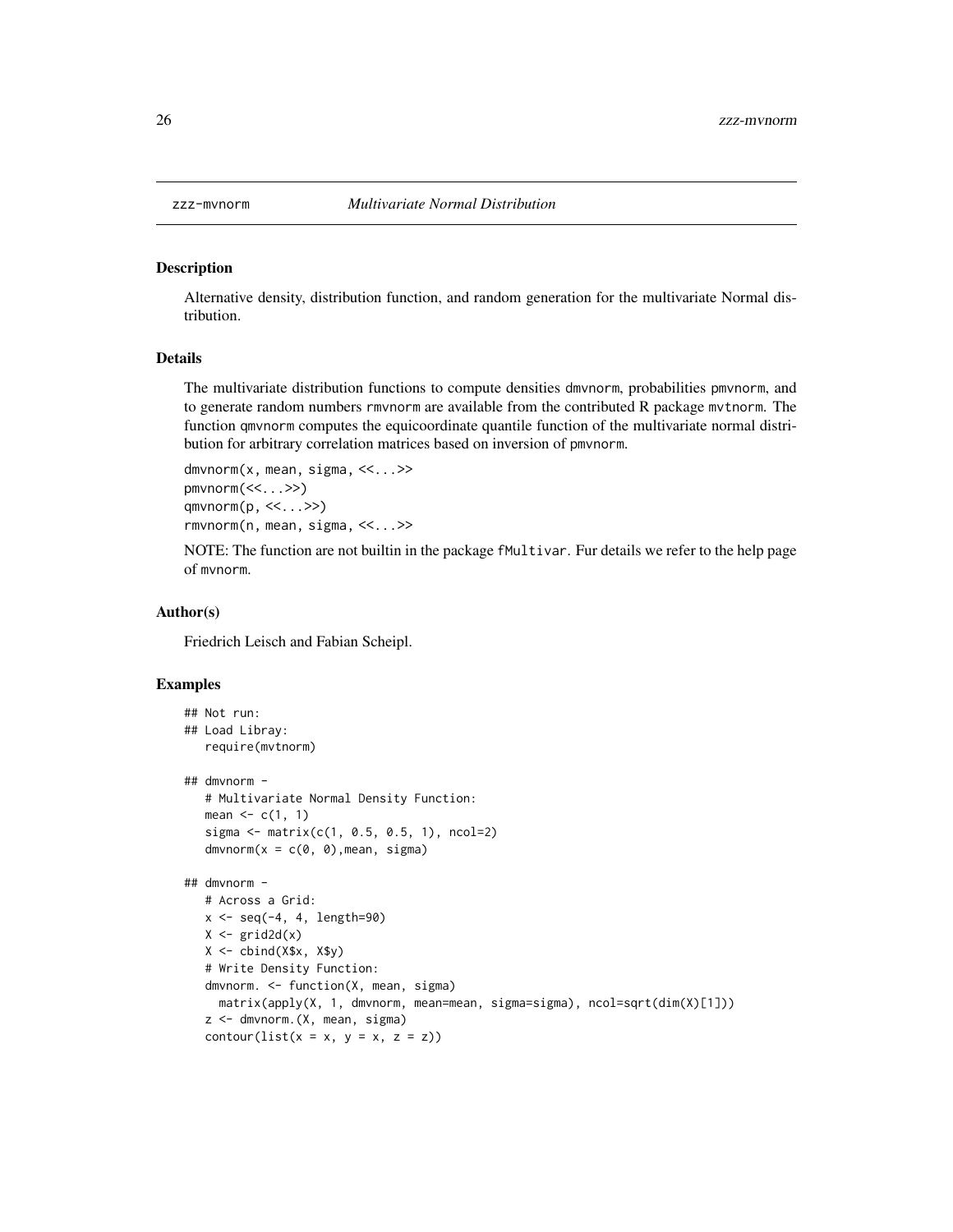# <span id="page-26-0"></span>zzz-mvstnorm 27

```
## qmvnorm -
   # Equicoordinate Quantile Function:
  qmvnorm(p = 0.95, sigma = diag(2), tail = "both")## rmvnorm -
  # Random Numbers:
  sigma \leq matrix(c(4, 2, 2, 3), ncol=2)
  x \leq r mvnorm(n = 500, mean = c(1, 2), sigma = sigma)
  colMeans(x)
  var(x)
  # Next Generation:
  x \leq rmvnorm(n = 500, mean = c(1, 2), sigma = sigma, method = "chol")
  colMeans(x)
  var(x)
  plot(x, cex=0.5, pch=19, col="steelblue")
## End(Not run)
```
zzz-mvstnorm *Obsolete Functions*

#### Description

Obsolete Functions: Alternative multivariate distribution and parameter estimation functions for the skew normal and skew Student-t distribution functions.

#### Usage

```
dmvsnorm(x, dim=2, mu=rep(0, dim), Omega=diag(dim), alpha=rep(0, dim))
pmvsnorm(q, dim=2, mu=rep(0, dim), Omega=diag(dim), alpha=rep(0, dim))
rmvsnorm(n, dim=2, mu=rep(0, dim), Omega=diag(dim), alpha=rep(0, dim))
dmvst(x, dim=2, mu=rep(0, dim), Omega=diag(dim), alpha=rep(0, dim), df=4)
pmvst(q, dim=2, mu=rep(0, dim), Omega=diag(dim), alpha=rep(0, dim), df=4)
rmvst(n, dim=2, mu=rep(0, dim), Omega=diag(dim), alpha=rep(0, dim), df=4)
mvFit(x, method = c("snorm", "st"), fixed df = NA,title = NULL, description = NULL, trace = FALSE)
```
#### Arguments

| x, q                 | the vector of quantiles, a matrix with "dim" columns.                                                                                                                                                                                                                                                                |  |
|----------------------|----------------------------------------------------------------------------------------------------------------------------------------------------------------------------------------------------------------------------------------------------------------------------------------------------------------------|--|
| n.                   | the number of desired observations.                                                                                                                                                                                                                                                                                  |  |
| dim                  | the dimension, by default the bivariate case is considered where dim-2                                                                                                                                                                                                                                               |  |
| mu, Omega, alpha, df |                                                                                                                                                                                                                                                                                                                      |  |
|                      | mu is a numeric vector of length "dim" representing the location parameter of<br>the distribution, Omega is a symmetric positive-definite matrix of dimension "d"<br>timesd "d", alpha is a numeric vector which regulates the the slant of the density,<br>df a positive value representing the degrees of freedom. |  |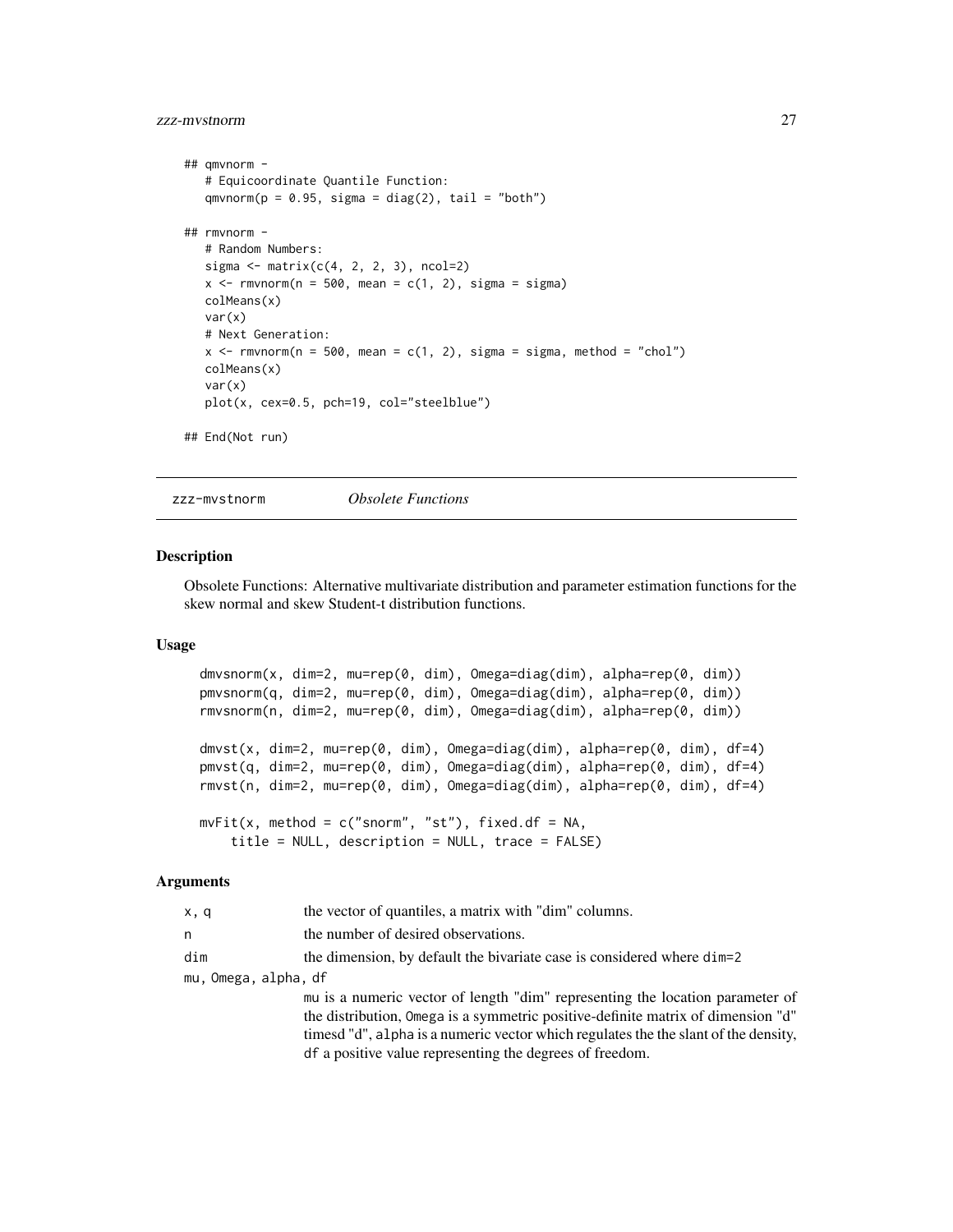<span id="page-27-0"></span>

| method      | selects the type of distribution function, either "snorm" which is the default, or<br>"st".                                                                                                             |
|-------------|---------------------------------------------------------------------------------------------------------------------------------------------------------------------------------------------------------|
| fixed.df    | set to a positive value to keep fixed the parameter nu of the skew student-t distri-<br>bution in the optimization process; with default value NULL, i.e. nu is estimated<br>like the other parameters. |
| title       | an optional project title.                                                                                                                                                                              |
| description | an option project description.                                                                                                                                                                          |
| trace       | a logical, should the estimation be traced?                                                                                                                                                             |

# Details

The former implementations have been replaced by wrpper functions calling functions from the package "sn".

#### Value

dm\* gives the density, pm\* gives the distribution function, and rm\* generates n random deviates of dimension dim

mvFit returns an object of class fDISTFEED, see package fBasics.

# Examples

```
## Not run:
## Load Libray:
  require(mvtnorm)
## [dr]mvsnorm -
  dmvsnorm(rnorm2d(100))
  rmvsnorm(100)
## [dr]mvst -
  dmvst(rt2d(100))
  rmvst(100)
## End(Not run)
```
zzz-mvt *Multivariate Student-t Distribution*

# Description

Alternative density, distribution function, and random generation for the multivariate Student-t distribution.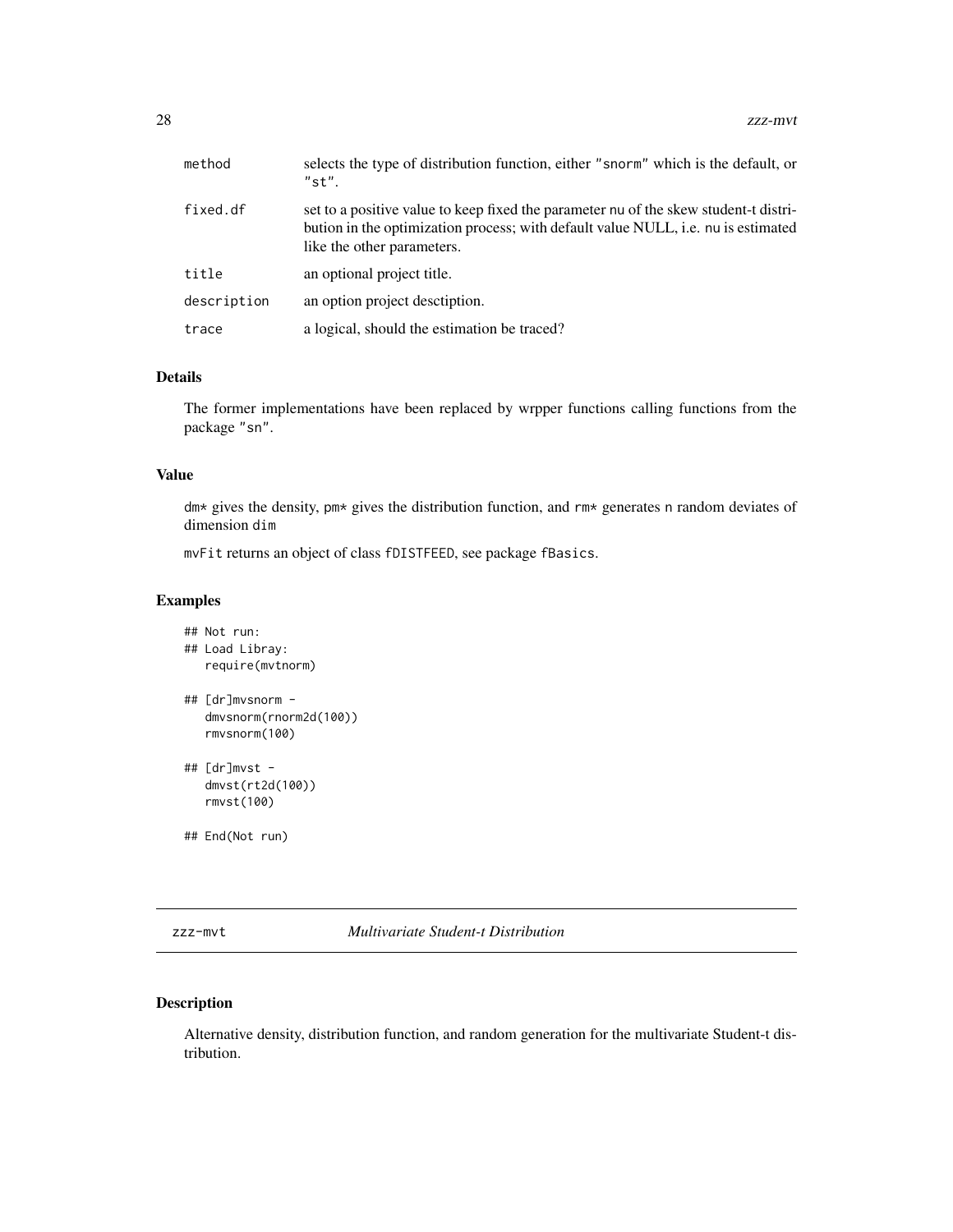#### zzz-mvt 29

#### Details

The functions to compute densities dmvt, probabilities pmvt, and to generate random numbers rmvt are available from the contributed R package mvtnorm. The function qmvt computes the equicoordinate quantile function of the multivariate normal distribution for arbitrary correlation matrices based on inversion of pmvt.

 $dmvt(x, delta, sigma, df, \langle \langle ... \rangle)$ pmvt(<<...>>) rmvt(n, sigma, df, delta, <<...>>

NOTE: The function are not builtin in the package fMultivar. Fur details we refer to the help page of mvnorm.

# Author(s)

Alan Genz, Frank Bretz, Tetsuhisa Miwa, Xuefei Mi, Friedrich Leisch, Fabian Scheipl, Bjoern Bornkamp, Torsten Hothorn.

# References

McNeil, A. J., Frey, R., and Embrechts, P. (2005), *Quantitative Risk Management: Concepts, Techniques, Tools*, Princeton University Press.

```
## Not run:
## Load Libray:
  require(mvtnorm)
## dmvt -# basic evaluation
  dmvt(x = c(0,0), sigma = diag(2))## dmvt | dmvnorm -
  # check behavior for df=0 and df=Inf
  x \leq -c(1.23, 4.56)mu < - 1:2Sigma \leq diag(2)
  x0 \leq -dmvt(x, delta = mu, sigma = Sigma, df = 0) # default log = TRUE!
  x8 <- dmvt(x, delta = mu, sigma = Sigma, df = Inf) # default log = TRUE!
  xn \leq -dmvnorm(x, mean = mu, sigma = Sigma, log = TRUE)stopifnot(identical(x0, x8), identical(x0, xn))
## rmvt -
  # X ~ t_3(0, diag(2))
  x \le rmvt(100, sigma = diag(2), df = 3) # t_3(0, diag(2)) sample
  plot(x)
## rmvt -
  # X ~ \sim ~ t_3(mu, Sigma)n < -1000
```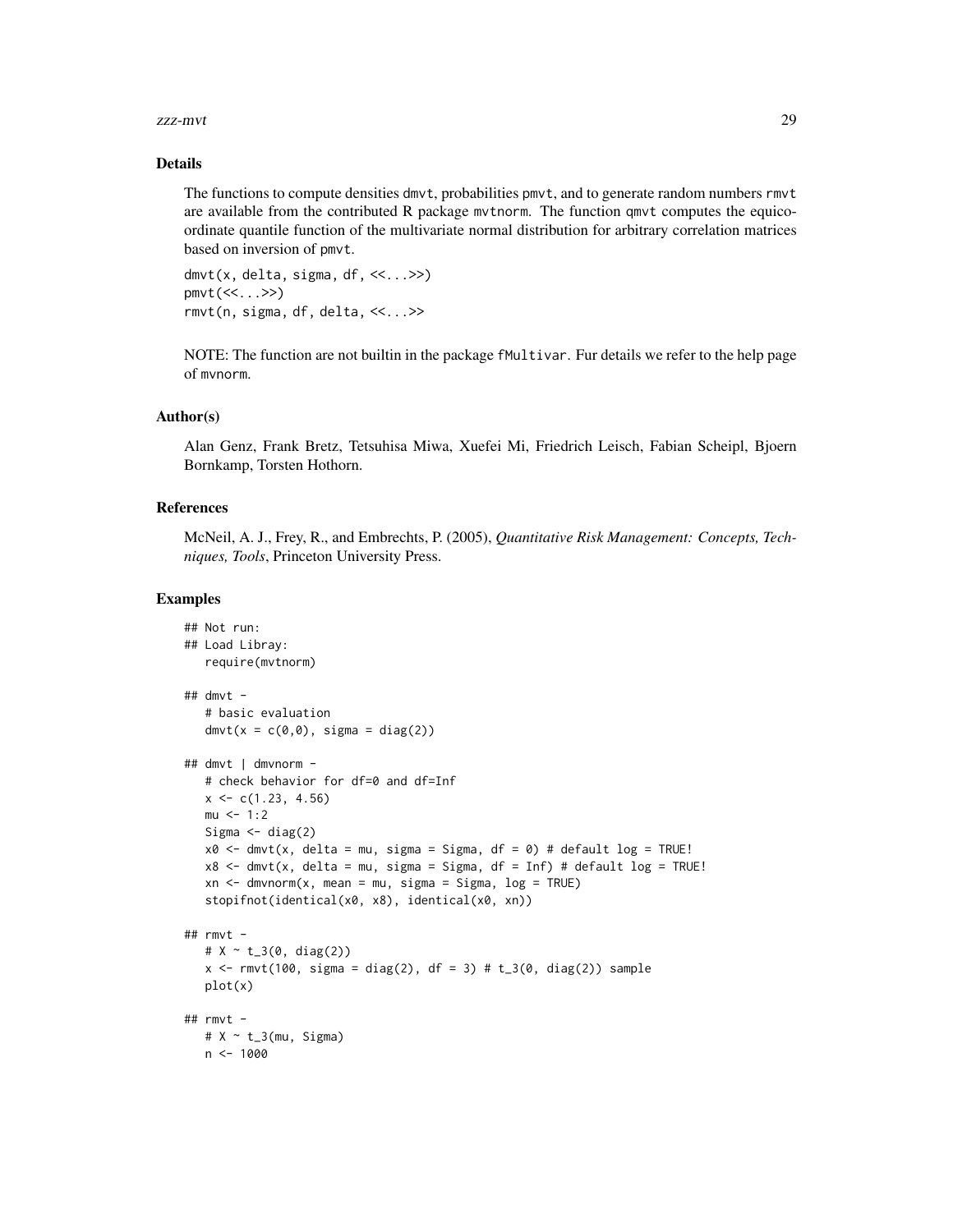```
mu < -1:2Sigma \leq matrix(c(4, 2, 2, 3), ncol=2)
  set.seed(271)
  x <- rep(mu, each=n) + rmvt(n, sigma=Sigma, df=3)
  plot(x)
## rmvt -
  # Note that the call rmvt(n, mean=mu, sigma=Sigma, df=3) does *not*
   # give a valid sample from t_3(mu, Sigma)! [and thus throws an error]
   try(rmvt(n, mean=mu, sigma=Sigma, df=3))
## rmvnorm -
  # df=Inf correctly samples from a multivariate normal distribution
  set.seed(271)
  x <- rep(mu, each=n) + rmvt(n, sigma=Sigma, df=Inf)
  set.seed(271)
  x. <- rmvnorm(n, mean=mu, sigma=Sigma)
  stopifnot(identical(x, x.))
## End(Not run)
```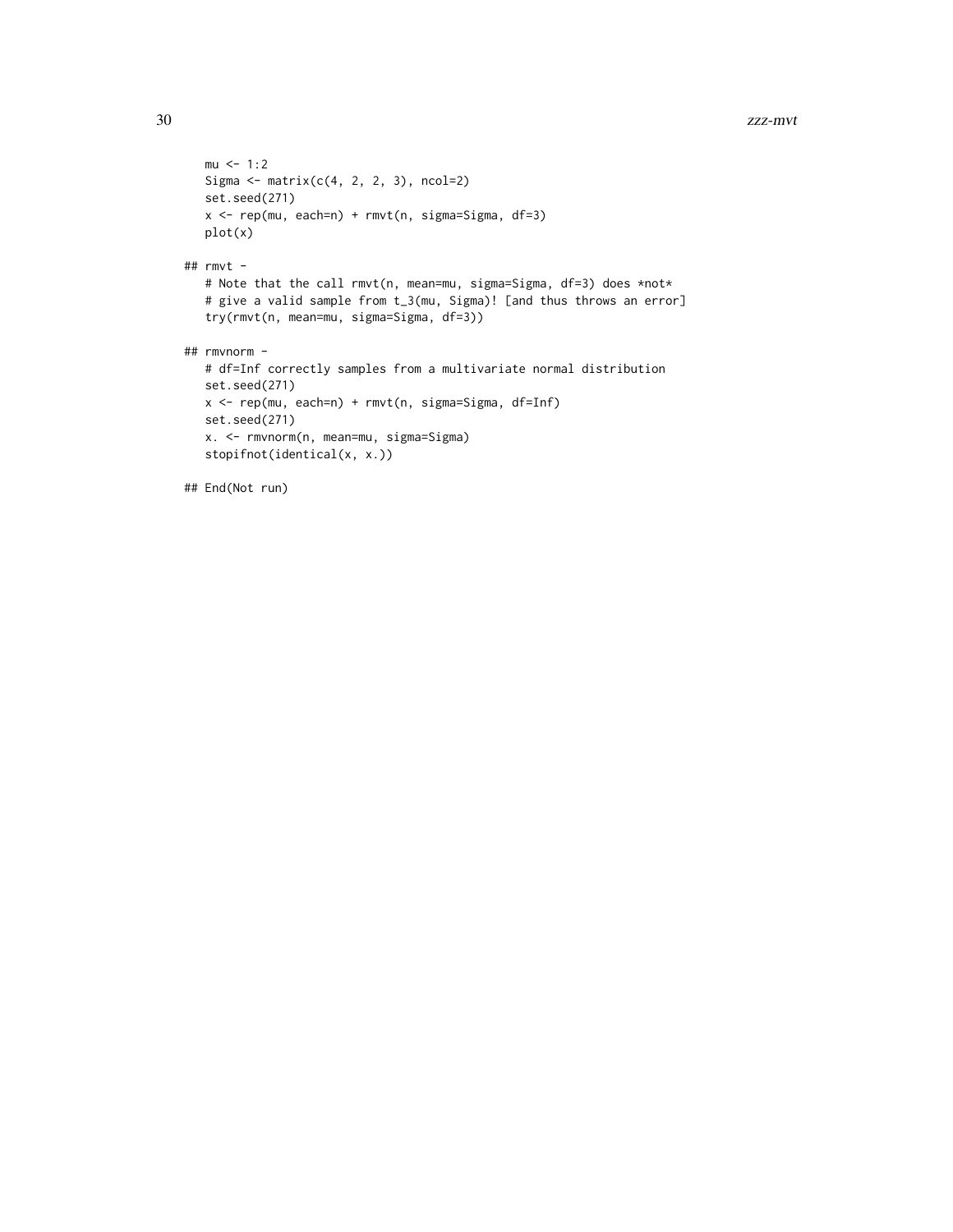# <span id="page-30-0"></span>**Index**

∗ math bvdist-cauchy2d, [5](#page-4-0) bvdist-elliptical2d, [6](#page-5-0) bvdist-norm2d, [7](#page-6-0) bvdist-t2d, [9](#page-8-0) mvdist-msc, [10](#page-9-0) mvdist-mscFit, [12](#page-11-0) mvdist-msn, [13](#page-12-0) mvdist-msnFit, [15](#page-14-0) mvdist-mst, [16](#page-15-0) mvdist-mstFit, [17](#page-16-0) utils-adapt, [19](#page-18-0) utils-density2d, [22](#page-21-0) utils-grid2d, [23](#page-22-0) utils-integrate2d, [25](#page-24-0) zzz-mvnorm, [26](#page-25-0) zzz-mvstnorm, [27](#page-26-0) zzz-mvt, [28](#page-27-0) ∗ package fMultivar-package, [2](#page-1-0) ∗ programming utils-binning2, [20](#page-19-0) utils-gridding2d, [24](#page-23-0) adapt *(*utils-adapt*)*, [19](#page-18-0) bvdist-cauchy2d, [5](#page-4-0) bvdist-elliptical2d, [6](#page-5-0) bvdist-norm2d, [7](#page-6-0) bvdist-t2d, [9](#page-8-0) cauchy2d *(*bvdist-cauchy2d*)*, [5](#page-4-0) contour.gridData *(*utils-gridding2d*)*, [24](#page-23-0) dcauchy2d *(*bvdist-cauchy2d*)*, [5](#page-4-0) delliptical2d *(*bvdist-elliptical2d*)*, [6](#page-5-0)

```
density2d (utils-density2d), 22
dmvsnorm (zzz-mvstnorm), 27
dmvst (zzz-mvstnorm), 27
dnorm2d (bvdist-norm2d), 7
```
dt2d *(*bvdist-t2d*)*, [9](#page-8-0) elliptical2d *(*bvdist-elliptical2d*)*, [6](#page-5-0) fMultivar *(*fMultivar-package*)*, [2](#page-1-0) fMultivar-package, [2](#page-1-0) grid2d *(*utils-grid2d*)*, [23](#page-22-0) gridData *(*utils-gridding2d*)*, [24](#page-23-0) hexBinning *(*utils-binning2*)*, [20](#page-19-0) hist2d *(*utils-density2d*)*, [22](#page-21-0) integrate2d *(*utils-integrate2d*)*, [25](#page-24-0) mscFit *(*mvdist-mscFit*)*, [12](#page-11-0) msnFit *(*mvdist-msnFit*)*, [15](#page-14-0) mstFit *(*mvdist-mstFit*)*, [17](#page-16-0) mvdist-msc, [10](#page-9-0) mvdist-mscFit, [12](#page-11-0) mvdist-msn, [13](#page-12-0) mvdist-msnFit, [15](#page-14-0) mvdist-mst, [16](#page-15-0) mvdist-mstFit, [17](#page-16-0) mvFit *(*zzz-mvstnorm*)*, [27](#page-26-0) mvstnorm *(*zzz-mvstnorm*)*, [27](#page-26-0) norm2d *(*bvdist-norm2d*)*, [7](#page-6-0) pcauchy2d *(*bvdist-cauchy2d*)*, [5](#page-4-0)

persp.gridData *(*utils-gridding2d*)*, [24](#page-23-0) plot.hexBinning *(*utils-binning2*)*, [20](#page-19-0) plot.squareBinning *(*utils-binning2*)*, [20](#page-19-0) pmvsnorm *(*zzz-mvstnorm*)*, [27](#page-26-0) pmvst *(*zzz-mvstnorm*)*, [27](#page-26-0) pnorm2d *(*bvdist-norm2d*)*, [7](#page-6-0) pt2d *(*bvdist-t2d*)*, [9](#page-8-0)

```
rcauchy2d (bvdist-cauchy2d), 5
rmvsnorm (zzz-mvstnorm), 27
rmvst (zzz-mvstnorm), 27
```